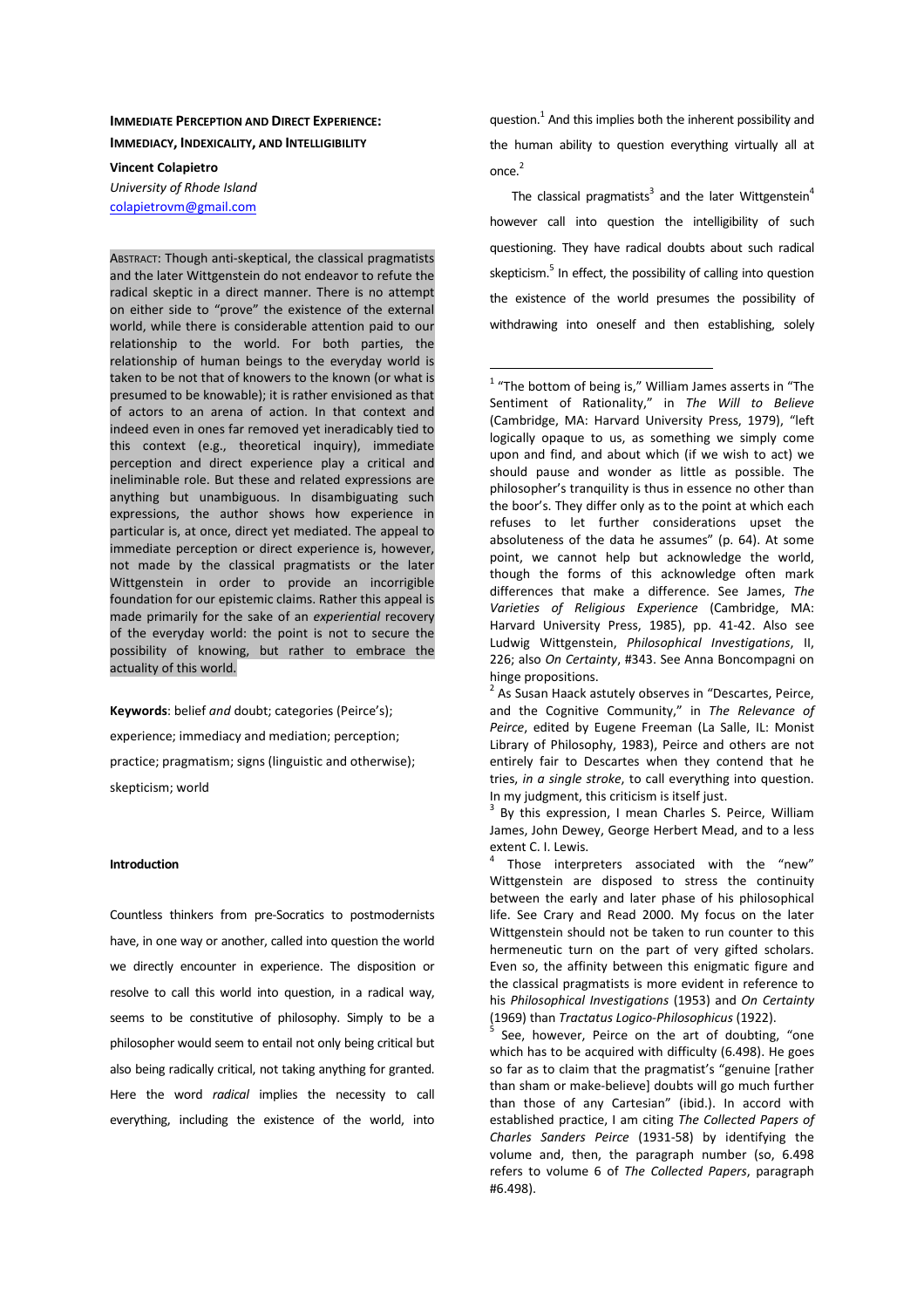within the sanctuary of one's innermost self, the epistemic authority to use such words as *I*, *think*, and *doubt* in an intelligible manner. Even radical skeptics are precluded from doubting the relatively stable meaning of the words on which the articulation of their doubts is dependent. For the intelligibility of their doubts depends on the meaning of their words. If only in relation to itself at a later moment, the skeptic is ineluctably an implicated member of a linguistic community (the *reflexive* community<sup>6</sup> of earlier and later selves<sup>7</sup> is, in however circumscribed a form, a human community). The meaning of our words, not least of all that of *doubt*, stretches indefinitely across a span of time; moreover, it, in principle, encompasses an indefinite number of other possible meanings (in other words, it can never be invincibly private). A philosophical meditation in the manner conducted by Descartes cannot avoid being a dialogue of the self with itself and, thus, a process extended across a span of time. Accordingly, the minimal conditions of intelligibility require that the seemingly solitary *cogito* is, however well disguised, a dialogical subject. The possibility of saying anything meaningful is destroyed by severing meaning from community and history. The solitary self who is imprisoned in the present moment is deprived of using the sound or inscription *doubt* meaningfully. The "word"

*doubt* so used is, in truth, a sound or shape without meaning. Its *use* implicates us in a community no less openended than the history to which this use ties us.

Linguistic agency is just that  $-$  a distinctive form of human agency – and, as such, is itself intelligible only in the context of our practices. The limits of intelligibility are, accordingly, defined by the range of our practices and the experiences available through our engagement in those practices. C. S. Peirce makes this point emphatically when he writes: "I hold … that man is so completely hemmed in by the bounds of his possible practical experience, his mind is so restricted to being an instrument of his needs, that he cannot, in the least, *mean* anything that transcends those limits" (5.536). But the meaning of this claim regarding the limits of meaningfulness is likely to be misinterpreted. This becomes readily apparent when we juxtapose the passage just quoted with one written around the same time: "if pragmatism is the doctrine that every conception is a conception of conceivable practical effects, it makes conception reach far beyond the practical" (5.196) or what we so often reductively conceive as "the practical." Pragmatism "allows [and, indeed, encourages] any flight of imagination, provided this imagination ultimately alights upon a possible practical effect" (ibid.). Hence, it is crucial to see that Peirce attaches an expansive, rich sense to the word *practical*, as used in such expressions as "conceivable practical effects" or consequences. In a narrow sense, however, the practical sharply contrasts with the theoretical; in the expansive sense, it encompasses the full array of our theoretical practices.<sup>8</sup> Theory is itself a form of practice but, even in its loftiest aspirations (e.g., framing a theory of the cosmos), it must ultimately fall back on the most rudimentary practices, such as immediate perception or direct experience.<sup>9</sup> Above all, what we must appreciate is

 $\overline{a}$ 

<sup>6</sup> In *Toward a General Theory of Human Judgement* (NY: Dover Publications, 1979), Justus Buchler helpfully distinguishes between the reflexive community from community in its more commonplace sense, the social community (a group of individuals rather than a relationship of the individual self to itself). "The individual in himself constitutes," Buchler insists, "a community, the reflexive or proceptive community. Logically and generically, the reflexive community presupposes a social community. The soul converses with itself … but it also articulates itself, ears with itself, consoles itself, and fools itself. It is a community not just of two roles but of at least two roles" (p. 39). Cf. Peirce, 5.421 ("a person is not absolutely an individual," i.e., an *individuum*, but in truth an indefinitely divisible being. there being no determinate limits to the forms or degree of self-division).

 $^7$  As Peirce notes, "even in solitary meditation every judgment is an effort [by the present self] to press home, upon the self of the immediate future and of the general future, some truth. It is a genuine assertion … and solitary dialectic is still of the nature of dialogue" (5.546; see, e.g., also 4.6).

<sup>8</sup> As most of us do, Peirce used the word *practical* in both its narrow and expansive sense. Hence, pains must be taken to ascertain in any given context how he is using this word.

<sup>&</sup>lt;sup>9</sup> We learn how to observe and to make judgments on the basis of our observations. While we do not learn this by rules, we do acquire a repertoire of competences, for the most part, in the company, and under the guidance,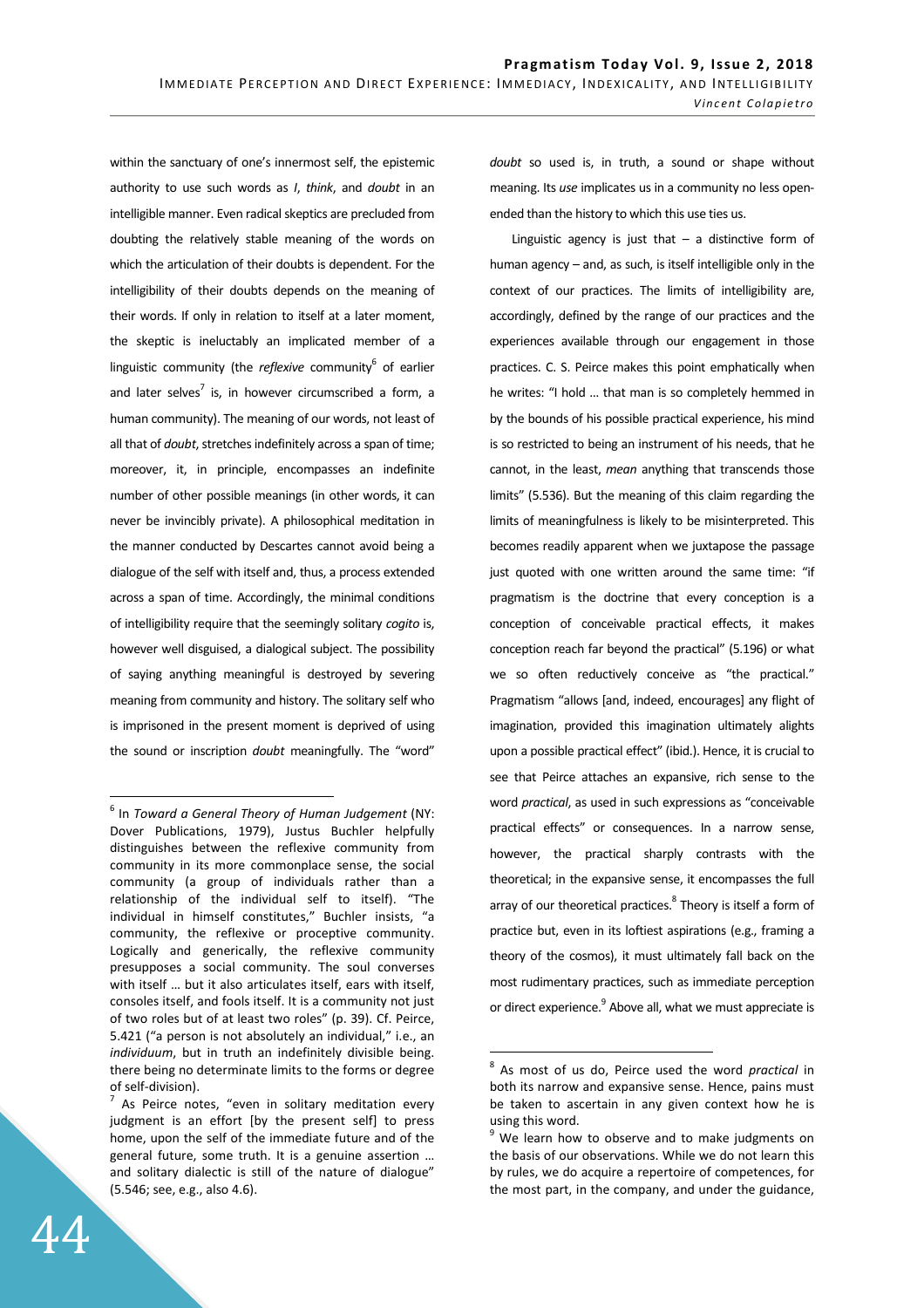that Peirce<sup>10</sup> in his insistence upon humans being "hemmed in by the bounds of their possible practical experience" does not foreclose possibilities of what we might yet mean by some word or other sign, but only ties those possibilities to our practices.

#### **The "Practical" Limits of Even Theoretical intelligibility**

But does not this unduly restrict the range of meaning or intelligibility? And, returning to a point made above, could not the language in which the dialogue of the self with itself is carried on conceivably be the invention of a solitary self or is it necessarily an inheritance from others? To the readers of this journal, the answers to these questions by the later Wittgenstein and the classical pragmatists are well known. There are no invincibly private languages. So, too, there are no completely "abstract" meanings, if we mean by this expression the use of signs having no bearing upon how we might comport ourselves in the world. As Peirce puts it, "there is no distinction of meaning so fine as to consist in anything but a possible difference of practice" (5.400). It would be hard to exaggerate the importance of the adjective *possible*: meaning is inextricably tied to possible differences in one or another of our shared practices. This does not make meaning crudely practical, but it does make meaning necessarily practical in a sophisticated sense and practically possible in the unpredictable differences discoverable by imaginative practitioners.

Even as theorists and philosophers, we are agents in the world, a world of other human beings and of natural entanglements. For Wittgenstein and the pragmatists, the self can no more extricate itself from other selves than s/he can extricate herself from the world. But their drive to call into question our capacity to call the world into question also draws heavily upon an unabashed commitment to *immediate experience* and to kindred phenomena (e.g.,

<u>.</u>

direct experience or immediate perception). This brings us to the center of our concern, the topic to which this number of this journal is devoted: immediacy and experience between the pragmatists and Wittgenstein. More precisely, my focal concern is our immediate perception or direct experience of the everyday world, a world so often in the history of philosophy called into question. Are the classical pragmatists and the later Wittgenstein naïve or uncritical or dogmatic in refusing either to call this world into question or to prove its existence?

For some purposes, it might be important to try to get behind even the most forceful disclosures of immediate perception or direct experience. But in this very endeavor we cannot avoid falling back on such perception or experience. In one context a theorist, in the role of an experimental psychological, might argue that what we ordinarily take to be immediate perception is an unconscious inference and, as an inference, is a mediated cognition. But this same theorist, $11$  in the context of phenomenology, might insist upon painstaking attention to the salient features of whatever we directly observe, without speculating about the processes by which the immediate object of our direct awareness might have become available to us. The world of our experience cannot be gainsaid, though it unquestionably can be questioned in myriad and deep-cutting ways. For such questioning to be intelligible, it however must grant immediate perception and direct experience their full weight (i.e., the weight they have in our practices).

Since these are hardly equivalent terms or expressions, distinctions are critical. Since the words *immediate* and direct are not necessarily synonyms,<sup>12</sup> disambiguation is

of elders. Wittgenstein thus refers to "*die Praxis des empirischen Urteilens*" (On Certainty, #140).

 $10$  I am taking Peirce here to be representative, not only of other such pragmatists as William James and John Dewey but also a pronounced tendency in the later Wittgenstein.

 $11$  Of course, Peirce is just such a theorist. He is not contradicting himself when, in the context of experimental psychology, he defines perception as unconscious inference and, in the context of phenomenology and indeed also that of critical commonsensism, he defends what he calls the doctrine of immediate perception.

<sup>12</sup> Of course, immediate and direct *are* often used synonymously. But, in some contexts at least, this makes for confusion. Part of my task in this paper is to suggest how we might avoid such confusion.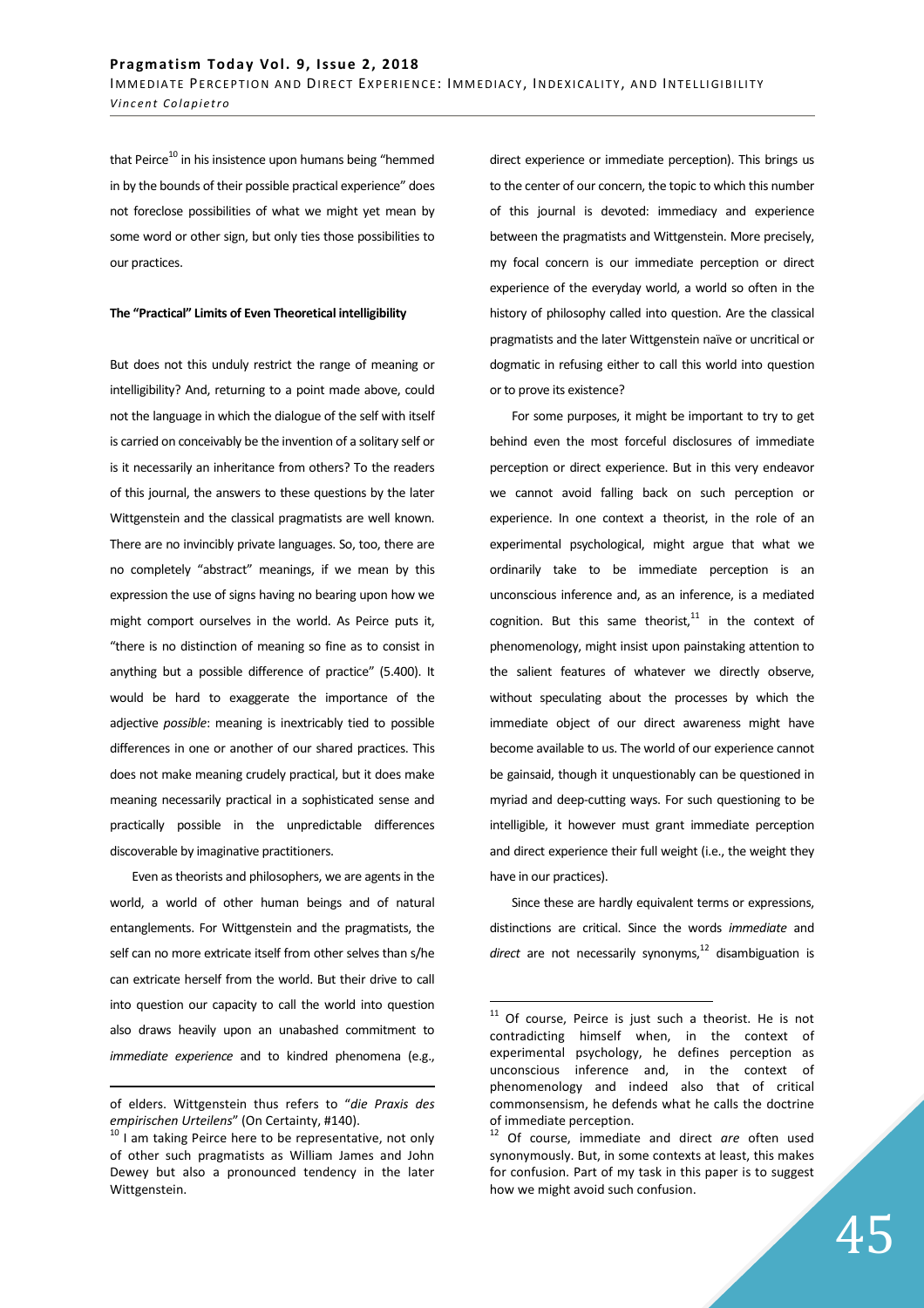essential. This distinction is especially pivotal, since (to use the language of Peirce's categories<sup>13</sup>) the *secondnesss*<sup>14</sup> of perception or experience is ordinarily interwoven with thirdness<sup>15</sup> (or intelligibility). Observation and experience are affairs in which secondness is predominant, though thirdness is hardly absent. In perception or experience, we encounter what is irreducibly other than us: without regard necessarily for our desires or expectations, objects and events forcefully assert themselves and, therein, we are confronted with their secondness. Perceived objects and experienced events strike us with a force and insistence typically greater than (and in other respects different from) the manner in which imagined or dreamt objects and events strike us. But they are, to some extent, inherently intelligible and therein we are faced with their thirdness. In the contexts of our practices, identification, description, and often even explanation are unproblematic. In such contexts, innumerable objects and events are immediately intelligible in the sense that we are able spontaneously, effortlessly, and (for our purposes) effectively to make sense of them.

<sup>14</sup> Our experience of what Peirce calls *secondness* is that of opposition, of being energetically and forcefully opposed, "a sense of resisting as much as being acted upon" (5.45) (there being no effort without resistance, no resistance without effort). It designates "not mere twoness but active oppugnancy" (8.291; emphasis omitted). It calls attention to "that which "jabs you perpetually in the ribs" (6.95).

To press doubt as far as we can intelligibly extend it, there will always be some immediately intelligible objects and events, including the meanings of our words and the force of our utterances. "My *life* consists," Wittgenstein reminds us in *On Certainty*, "in my being content to accept many things" (#344). The possibility of rejecting some things depends upon having accepted and continuing to accept countless other things, just as the "game of doubting itself presupposes certainty" (*OC*, #115). This is however not transcendent certainty, but the everyday certitude on which we ineluctably rely whenever we make use of our linguistic inheritance or simply exert ourselves in the rough-andtumble world of our quotidian engagements.

My recognition that *this* is my hand is however one thing, the philosophical appeal to this everyday certainty, made for the sake of *proving* the external world, is quite another. $^{16}$  In general, the philosophical appeal to, say, immediate perception or direct experience is made in response to theoretical claims and, hence, needs to be understood in that context. It assumes a discursive background, frequently an extensively mediated network of claims and counterclaims. In addition, such appeals are made for a variety of reasons and even for opposite reasons (sometimes the purpose of such an appeal is to call the world into question, but sometimes it is used to prove the existence of the world being called into question by skeptics). The appeal to immediacy cannot be immediately comprehended. It can only be historically appreciated (it is a move in a language-game and, unlike many games, linguistic or otherwise, the appeal to immediacy, as such a move, needs to be understood historically<sup>17</sup>).

 $\overline{a}$ 

 $13$  For a brief accessible, accurate, and illuminating account of these categories, see Richard J. Bernstein's *Praxis and Action* (Philadelphia: University of Pennsylvania Press, 1971), 177-83, also T. L. Short's *Peirce's Theory of Signs* (Cambridge: Cambridge University Press, 2007), Chapter 3. "There is," Bernstein stresses, "a descriptive, empirical, pragmatism temper manifested in Peirce's use of the categories" (179). While much ink has been spilled and much ingenuity expended to show how Peirce, inspired by the example of Kant, tried to offer a transcendental deduction of his three categories, Bernstein is sage to suggest, the "'proof' or, more accurately, the adequacy of the categories is to be found in the ways in which Peirce uses them to illuminate fundamental similarities and differences in everything we encounter" (ibid.). They seem quite apt for identifying distinct and seemingly incompatible facets of perception and experience.

While the category of secondness is that of brute opposition, the category of thirdness is that of indefinite or boundless mediation. To complete the picture, the category of firstness is that of qualitative immediacy.

<sup>&</sup>lt;sup>16</sup> See, of course, G. E. Moore, "Proof of an External World" in *Proceedings of the British Academy* (1939), also in his *Philosophical Papers* (London: George Allen & Unwin, 1949), but also Wittgenstein's *On Certainty*, especially #19, 24, 32.

Especially  $n=1$ ,  $2\pi$ ,  $3\pi$ .<br><sup>17</sup> There is an ambiguity here. In a sense, all moves in a language game or, more broadly, a game need to be understood historically (e.g., in a game of chess, an individual moves the remaining castle in light of previous moves and anticipation of anticipated ones). In another sense, however, the game might be taken as it stands, without reference to how it evolved from precursors into its present form. The moves within a language-game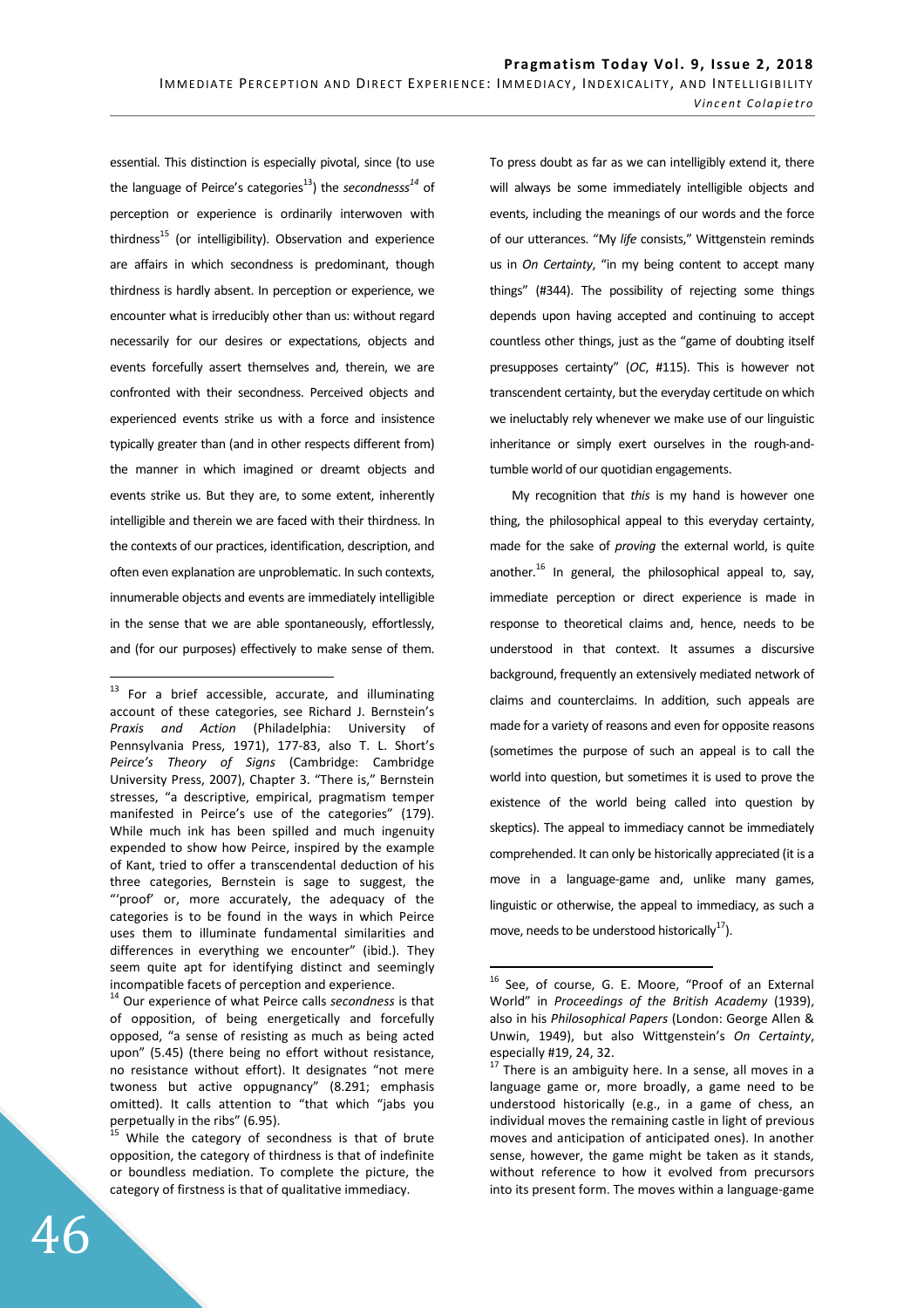What is, for our purpose, most striking is that the later Wittgenstein and the classical pragmatists reject the problematic of modernity, not because it is untrue but because the kind of radical doubt by which it established itself cannot be intelligibly formulated. "If you tried to doubt everything," as Wittgenstein puts it in *On Certainty*, "you would not get as far as doubting anything. The game of doubting itself presupposes certainty" (#115). The endeavor of the self to call into doubt the existence of the world and, from within itself, to recover most (if not all) of that world is a self-defeating project.

By considering this topic, we can bring into sharper focus than has yet been done the deep affinity between these pragmatists and the mature Wittgenstein but also fundamental differences. Doing so means joining these thinkers in their efforts to clarify the meaning of our practices and experience at least as much as that of our words and utterances. That is, our task is as much philosophical as it is hermeneutic. *Immediacy* and its cognates (especially its adjectival and adverbial forms) must be disambiguated, not least of all by means of painstaking attention to actual usage and pragmatic clarification in its Peircean sense. We must consider not so much how such expressions as *immediate experience* might be abstractly defined but ultimately on how these expressions are actually *used*, <sup>18</sup> especially outside of philosophy. Moreover,

are intelligible only as events in a history. In some cases, the language-game itself (especially a language game in which appeals to immediacy play such a critical role) need to be understood historically. How did we get to this point? What are we doing when we are making such appeals? Why are they  $-$  or why do they feel to be  $$ necessary? See Wittgenstein's *Investigations*, #644. But to the Wittgensteinian question ("What does history have to do with me?", the pragmatists would almost certainly say, "Everything, whether or not you knowledge its inescapable significance or try to ascertain its present import." And here is a difference of fundamental importance, though Wittgenstein's position is perhaps more subtle and qualified than this question taken in siolation suggests.

<u>.</u>

"One cannot guess," Wittgenstein insists in the *Investigations*, "how a word functions. One has to *look at* its use and learn from that" (#340). This is harder than we appreciate: "the difficulty is to remove the prejudice which stands in the way of doing this." This prejudice is we must identify how these expressions function in our practices (what roles they play, what work they do). This involves also identifying the habits woven into the very meaning of these expressions (e.g., the disposition to *go on* in certain ways alongside that of going on certain judgments, without trying to get behind or underneath them). While the issues being debated by F. H. Bradley, Bertrand Russell, G. E. Moore, and earlier historical figures (most notably, René Descartes and Immanuel Kant) – that is, by the figures against whom the pragmatists and Wittgenstein were reacting – appear to be abstruse, what is at stake for the pragmatists and Wittgenstein is the defense of nothing less than an orientation toward the world. The world in question is the everyday world of human experience. It is hardly an exaggeration to say that, despite appearances, these authors are not directly engaged in epistemological disputes. They are truly trying to change the conversation, to treat traditional topics in an innovative manner but also to consider hitherto ignored matters. Yet it is all too easy to miss what they are doing, all too common to position them squarely within one or another of the familiar polemics of academic philosophy. In fact, they are in overlapping ways engaged in a polemic against such philosophy. This is evident in their treatment of a number of topics, not least of all their stance toward immediacy.

As a result of the disputes to which I have alluded, our relationship to our world becomes attenuated to the point of being conceivably severed, if not at least temporarily dissolved. In its most extreme form, the act of calling into question the world of our experience takes as unproblematic only the immediate data of one's own solitary consciousness and, then, only those data in the selfluminous immediacy of the present moment, $19$  judging all

not stupid. The more intelligent we are, the more likely we are to fall prey to it.

<sup>&</sup>lt;sup>19</sup> Adding this reference to time (to the luminosity of the present) might seem redundant, i.e., it might seem already implied in the expression "the immediate data of one's own solitary consciousness," but this is part of what is at issue. For Peirce, James, and Dewey, the present is not an instant (a temporal atom in principle separable from past and future) but a stretch of time. We immediately perceive and experience continuity: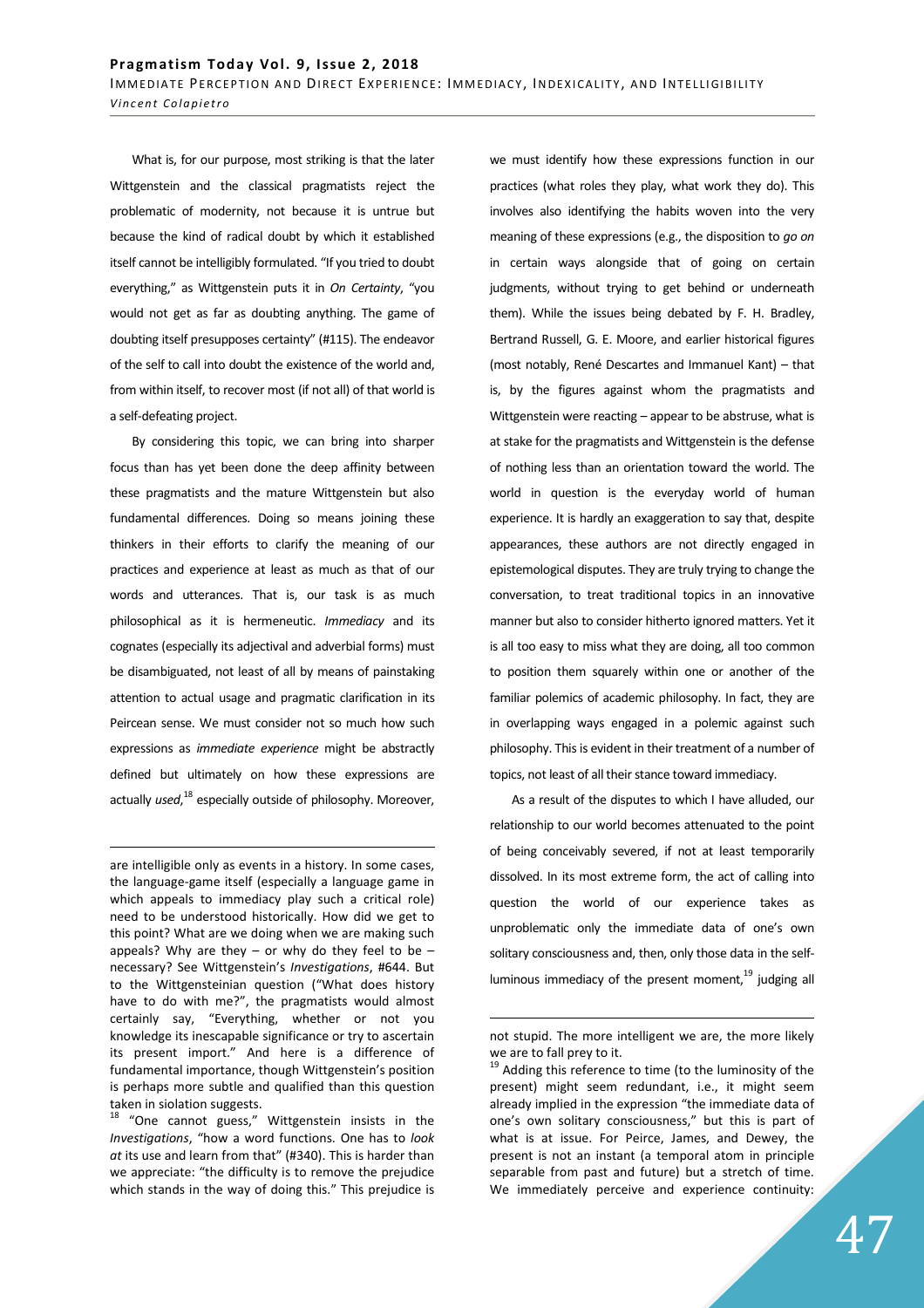else to be either invincibly unknowable or (at best) problematically inferable.<sup>20</sup> In such instances, the appeal to immediacy renders dubitable or distant what commonsensically seems beyond doubt, what could not be any closer to hand. Such appeals can however be made for the sake of restoring, recovering, or even "proving" what most people never question, an enveloping world frequently at odds with human desires. Part of my purpose in this paper is to highlight how philosophical appeals to immediacy serve a variety of intellectual aims, including opposite goals. For the moment, however, let us focus on those made for the sake of rendering problematic the world in its totality.

time in its immediacy is not a self-contained present but a self-differentiating continuum in which any one of the dimensions of time mediates between the other two (while the present obviously mediates between the past and the future, the past at least in the form of memory and, to a greater extent, habits mediates between the present and the future, just as the future in the form of imagination and the release of impulses capable of altering the vectors of habituation mediates between the past and the present). We are not located in the present in such a way that both that *from* which we have moved and that *toward* which we are moving are less real that that *through* which we are now moving. In our experience, past, present, and future are inherently inseparable, though distinguishable in myriad ways. See especially Dewey's "Events and the Future" (LW 2, 62- 68). "No becoming can be perceived or thought of," he insists in this important essay, "except as out of something into something, and this involves a series of transitions which, taken distributively, belong both to the 'out-of' and the 'into,' or form a 'through.' The present has thus nothing privileged about it; it is as legitimate to speak of the present century or the present geological age as of the present 'moment' [or 'instant']. The present is defined in relation to an 'out-of' and by a future or 'into,' as truly is the past by the present" (LW 2, 66). See also MW 10, 9-10.

<sup>20</sup> Though there are numerous examples of philosophers starting with the immediate and allegedly indubitable data of present, solitary consciousness. the opening chapters of George Santayana's *Skepticism and Animal Faith* provide an especially good example of such methodic skepticism.

Such thinkers have in effect *derealized* this world,<sup>21</sup> that is, stripped it of ultimate significance by divesting it of its full or primordial ontological status.<sup>22</sup> From their perspective, the actual world of our immediate experience is ontologically derivative and, as a consequence, largely (if not wholly) illusory. Nature appears *to us* adorned in qualities, but (in truth, as least as alleged by the thinkers in question) it is *in itself* utterly devoid of them. Accordingly, a chasm opens between the world as it appears to us and the world as it really is in itself. As A. N. Whitehead puts it in *Science and the Modern World*, sensations are, on the account offered by Galileo, Descartes, and their multitudinous progeny, "qualities of the mind alone."

These sensations are projected by the mind so as to clothe bodies in external nature. Thus, the bodies are perceived with qualities which in fact are purely the offspring of the mind. Thus nature gets credit which should in truth be reserved for ourselves: the rose for its scent: the nightingale for his song: and the sun for his radiance. … Nature [in itself] is a dull affair, soundless, scentless, colourless, merely the hurrying of material, endlessly, meaninglessly. (54)

For the most part, however, these thinkers have questioned the world only to reaffirm it, $^{23}$  though their reaffirmations have rarely extended to a full recovery of the qualitative

<u>.</u>

 $\overline{a}$  $21$  "In a world where both the terms [or relata] and their distinctions [and relationships] are affairs of experience, conjunctions that are experienced must be," William James insists, "at least as real as anything else. They will be absolutely 'real' conjunctions, if we have no transphenomenonal [or trans-experiential] absolute ready, to *derealize* the whole experienced world by, at a stroke" (MT, 230; emphasis added).

 $22$  This is an example of what Whitehead calls "the fallacy of misplaced concreteness." "No alternative system of organizing the pursuit of scientific truth has been suggested. It is not only reigning, but it is without rival" (54). "And yet – it is quite unbelievable. This conception of the universe is surely framed in terms of high abstractions, and the paradox arises only because we have mistaken our abstractions for concrete realities"  $(54-55)$ .

Of the "doubts and negations" pressed by "Saint Michel de Montaigne," R. W. Emerson means "honestly by them, – that justice shall be done to their terrors. I shall not take Sunday objections, made up on purpose to be put down. I shall take the worst I can find, whether I can dispose of them or they of me" ("Montaigne; Or, the Skeptic," 328).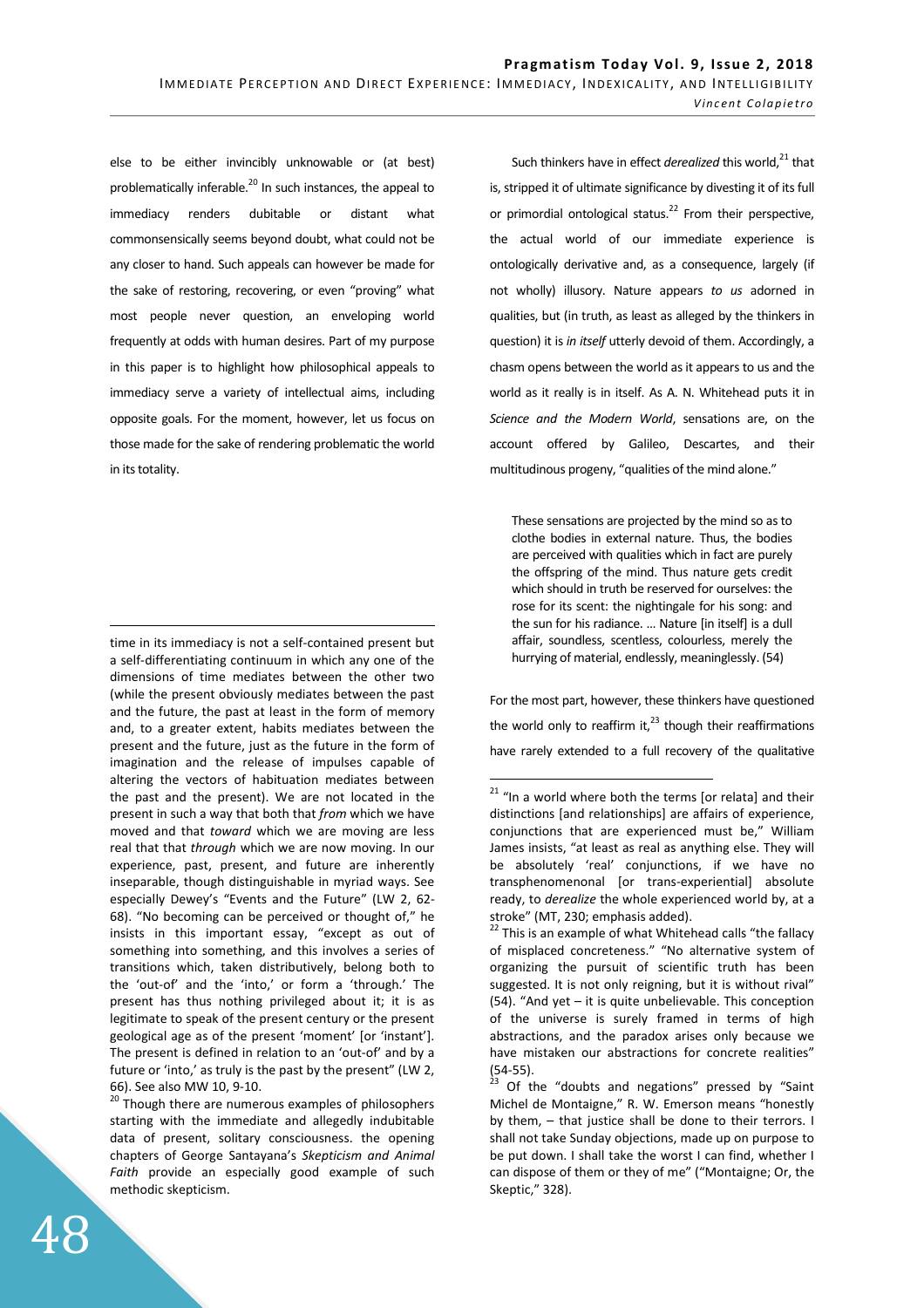world of our immediate experience<sup>24</sup> (Descartes' Sixth Meditation is emblematic of this tendency). They tend to admit only a greatly reduced or austere world (e.g., one in which bodies possessing mass, shape, and position are objectively real, whereas qualities are not). In their judgment, the doctrine of direct realism and that of immediate perception are instances of naïve realism. Being naïve, they take them to be untenable. This is the inevitable result of granting theoretical knowers ultimate authority. The world posited by such knowers is taken by them and countless others to be the really real, while the one directly encountered in our experience is judged to be in some fundamental ways subjective or illusory. But if the classical pragmatists and later Wittgenstein are correct, the primordial relationship between human beings and the experiential world in which they are inextricably entangled is not that of knower to known (especially not that of the theoretical knower to the abstracted domain of contemporary physics). It is rather the relationship of an agent to the world as an arena of action. We inhabit and indeed incorporate the world (it is as much in us as we are in it).

In the later Wittgenstein's writings, the appeal to everyday language is bound up with his commitment to a recovery of our everyday world. This appeal takes our linguistic utterances themselves to be bound up with the circumpressure of the world, as registered indexically in "the circumpressure of experience itself."<sup>25</sup> Such experiential pressure is never more acutely felt than when it results from our energetic exertions to address practical

 $\overline{a}$ 

exigencies. In the writings of the classical pragmatists, the insistence upon human *experience* in its varied forms is bound up with their commitment to the recovery of just this world. Just as Wittgenstein's notion of language-games includes action, so the pragmatist conception of experience encompasses language.

 We appear to be confronted with the choice of turning our backs on nature, as it is disclosed in our immediate experience, $26$  or on science, as it claims for itself the ultimate authority to identify the most fundamental features of the real work. The world as disclosed in our immediate experience thus stands in marked contrast to the world as revealed in what seems to be the most reliable source of ontological insight (certain highly successful branches of natural science, above all, theoretical physics). In truth, no choice is necessary, at least if natural science is not allowed to usurp the primordial world of our immediate experience.<sup>27</sup>

 From Wittgenstein's perspectives, nothing warrants calling into question the reality of the everyday world. The attempt to sketch a metaphysics of this world however undermines the very world such a sketch tries to recover or save. So, too, the very possibility of providing a proof of this world is in his judgment ruled out. Things speak adequately and, indeed, eloquently, for themselves. They do so however in a practical rather than philosophical or theoretical idiom: the rough-and tumble give-and-take of everyday action is effect a dialogue in which objects and events have their say. $^{28}$  There is consequently no exigency

<sup>&</sup>lt;sup>24</sup> See especially Dewey's "Affective Thought" (LW 2, 104-110), "Qualitative Thought" (LW 5, 243-62), "Peirce's Theory of Quality" (LW 11, 86-94), and of course Art as Experience (LW 10).

<sup>25</sup> In *The Meaning of Truth* (Cambridge, MA: Harvard University Press, 1981), James writes: "The only *real* guarantee we have against licentious thinking is the circumpressure of experience itself, which gets us sick of concrete errors, whether they be a trans-empirical reality or not" (p. 213). We however instinctively take the circumpressure of our experience to be *indicative of*  the pressure of the world itself, however modified this pressure might be by the constitution and state of a given human organism.

 $26$  Our immediate experience of distinct colors plays an important role in how Wittgenstein thinks through issues of immediacy. On this occasion, however, I can only note this connection.

 $27$  "The world as we experience it is," Dewey stresses, "a real world [we might interject: *the* real world]. But it is not in its primary phases a world to be known, a world that is understood, and is intellectually coherent and secure" (LW 4, 235). It is rather a world in which we act and undergo the consequences of our actions. Experiences are primarily *had,* not known.

 $28$  Dewey appropriates for his purpose a pun hit upon by the classicist Basil Gildersleeve: "Object is that which objects, that to which frustration is due" (LW 1, 184). The object in the sense of that which has the power to object, to thwart our purpose or oppose our efforts, is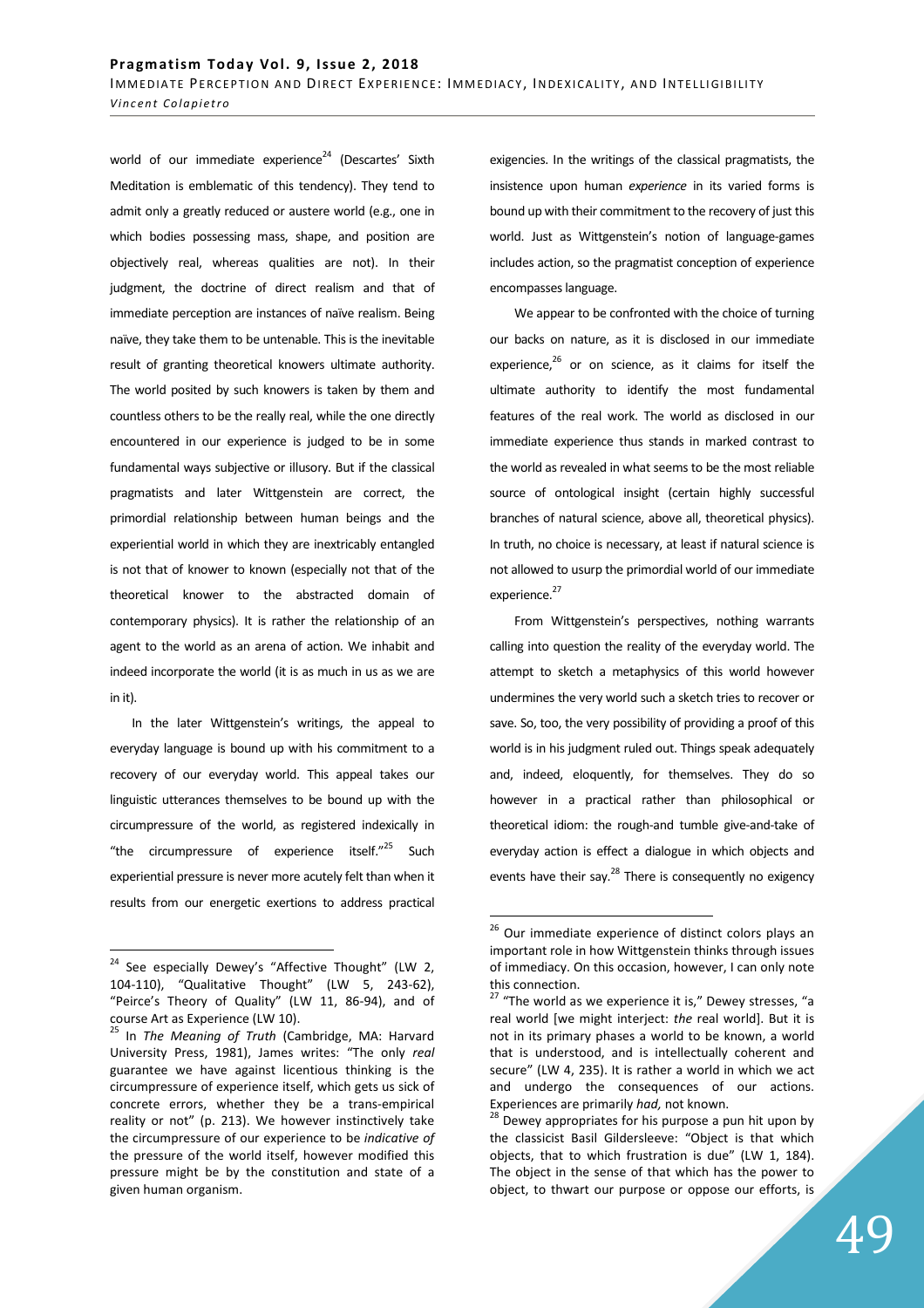to speak in their behalf, especially when this is done in the form of an *apologia*.

 We are in direct yet mediated contact with reality, both the "internal" reality of our own minds and the "external" reality of what is distinct from those minds. Though often used as synonyms, *immediate* and *direct* can be distinguished. Doing so is a delicate task, since the result can readily be made to appear to be a distinction without a difference.<sup>29</sup> Part of the problem here is that our understanding of mediation tends to seduce us into supposing any mediated relationship is one in which a wedge is driven between the terms being mediated (say, human beings and the everyday world in which they are ineluctably entangled). Certain instances of mediation certainly do involve gross distortions (e.g., the manner in which various forms of deeply rooted prejudices occlude the perception of, say, a woman or a person of color).

While experience is a phenomenon in which secondness is predominant, it is also a phenomenon in which firstness and thirdness are discernible. Indeed, to begin to do justice to this phenomenon, we need to use Peirce's categories to delineate at least these features of experience: qualitative immediacy, brute opposition, and boundless intelligibility. It would be better to speak not of our affective experience but the affection dimension or facet of any human experience, since this dimension is inextricably intertwined with the conative and the cognitive dimensions of experience. Firstness is in this instance inseparable from secondness and thirdness.

 However complexly and variously our relationship to the world is mediated, it is *not* mediated in these ways. First, it is not mediated in the way insisted upon by representationalists. Inner or mental representations of external reality are not the original data of human cognition. They do not mediate between mind and reality. Our perceptual judgments, the most rudimentary level of human cognition, are indexical signs and, thus, instances in which there is a causal relationship between the perceiving organism and the perceived object.<sup>30</sup> Here it is instructive to recall a distinction drawn, but left undeveloped by Peirce: "We experience vicissitudes, especially. We cannot experience the vicissitude without the perception which undergoes the change; but the concept of *experience* is broader than that of *perception*, and includes much that is not, strictly speaking, an object of perception" (CP 1.336). In brief, we observe objects but experience sequences of events, especially changes of an unwelcome or disconcerting character. Experience is "the compulsion, the absolute constraint upon us to think otherwise than we have been thinking" (ibid.). It is a phenomenon in which secondness is predominant. But even from Peirce's perspective, it is not illicit to speak of "perceptual *experience*," since the object of perception constrains our consciousness of it. This relationship between the perceiver and the perceived is at once causal and semiotic. Our knowing is tethered to the world by innumerable and insistent indices (or indexical signs).

The other two senses can be dealt with much more briefly. Second, our relationship to the world is *not* mediated by language as a *tertium quid*, if interposing language in this sense implies that there is a gap to be bridged between mind and world (Sorrell). The need for such a bridge assumes the existence of a chasm. From both the Wittgensteinian and the pragmatists perspectives, however, there is no such chasm, hence no such need. We are always already entangled in a world. Third and finally, no mode of symbolization other than language is needed to bridge this alleged gap. For there is no gap here to be

 $\overline{a}$ 

<u>.</u>

distinguishable from the object in the sense of that which we aim at. But the senses can be practically conjoined, since our purpose might be to discover the contexts and ways in which various objects exert their distinctive or differential resistances to human effort and ingenuity.

<sup>&</sup>lt;sup>29</sup> While we may use the same word to distinguish the two senses calling for disambiguation (by saying immediate in one sense and, then, in another sense), it seems to me more effective to use two different words to clarify this situation. In the case of Peirce especially, this is desirable.

<sup>&</sup>lt;sup>30</sup> "The index," Peirce asserts, "asserts nothing; it only says 'There!'nIt takes hold of our eyes, as it were, and forcibly directs them to a particular object, and there it stops" (W 5, 163). By only such signs as these are we able to distinguish between the actual world and an imaginary one (W 5, 164).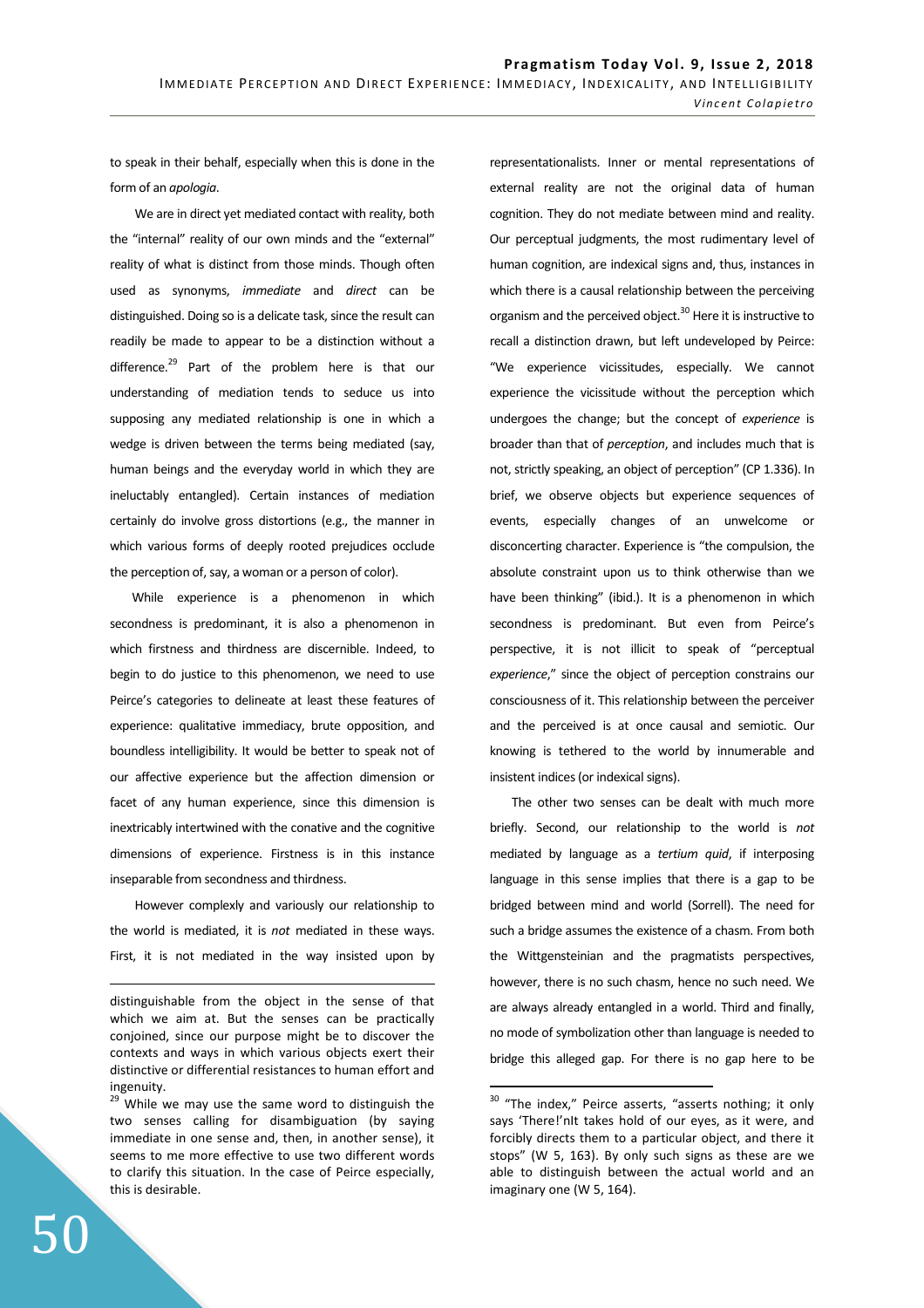bridged. We are *in* the world in such a way as to be unable intelligibly to extricate ourselves.<sup>31</sup>

 "Few things are more completely hidden from my observation," Peirce wryly notes, "than those hypothetical elements of thought which the psychologist finds reason to pronounce 'immediate,' in his sense" (CP 8.144). The first impressions of sense, as conceived by a variety of theorists (not just psychologist), are in fact hypothetical entities, not experienced data. "When we wake up to the fact that we are thinking beings and can exercise some control over our reasonings, we have to set out upon our intellectual travels," Peirce adds, "from the home where we already find ourselves" (ibid.). This "home is the parish of percepts": it is not inside our skulls but out in the open. We directly observe the external world. Of course, such direct perception does not preclude error. But the correction of our errors and indeed the very detection of them takes place at the level of judgment, not beneath that level.

While "our knowledge of the external world is fallible, $"32$  "there is a world of difference between fallible knowledge and no knowledge" at all (CP 1.37), that is, between, Peircean fallibilism and radical skepticism. The possibility of error is ubiquitous and radical. But such fallibilism should not be mistaken for skepticism. The only way of detecting, let alone correcting, our mistakes is by a critical appeal to direct experience. On this account, immediate cognition in the sense of an intuitive grasp of an

 $\overline{a}$ 

immutable form is replaced by the uncontrollable judgments of perceptual experience. These judgments do not serve as a foundation for knowledge. Rather they serve as invaluable constraints for monitoring and altering our deliberate endeavors.

 What such an understanding or clarification of our condition grants is a reprieve from the task of proving the existence of the world. The everyday world of our immediate experience is truly the matrix from which philosophy and, indeed, all forms of thought spring forth. To conjure the image of a world other than the quotidian and, then, to use that image to discredit the everyday are so deeply woven into the intricate fabric of traditional philosophy that insistence upon the quotidian worlds seems to many philosophers to be the abandonment of their historical task. Even worse than this, it appears to them to be an uncritical acquiescence in inherited prejudices.

 This is deceiving. To accept the everyday world does not entail acquiescing in such prejudices (see, e.g., Dewey LW 1, 40-41). Far from being such an acquiescence, "philosophy is," Dewey suggests, "a critique of prejudices" (40), undertaken for the sake of what we might call a transvaluation of the everyday (LW 1, 41). As often as not, it involves contesting some of its most salient features. The task of acknowledgment however means giving finitude, transience, temporality, sociality, and relationships more generally their due. It does not thereby jettison the possibility of knowing. Quite the contrary, it shows how these and other features of our condition secure that possibility.

 Skepticism is not a position to be refuted but an experience to be undergone and, ordinarily, endured without any assurance of coming out the other side (Cavell 2005, Ch. 6; Rorty 1982, Ch. 10). While Wittgenstein's later philosophy and classical pragmatism are both anti-skeptical and anti-foundationalist, Wittgenstein, on the one side, and Peirce, James, and Dewey, on the other had immediate experience of the most radical doubts and, moreover, a commonplace confidence in the capacity of ordinary people to meet their spiritual crises. It is, after all, these crises to which both sides are responding. As so often happens in a

 $31$  "Only because the [human] organism is in and of the world, and its activities correlated with those of other things in multiple ways," Dewey asserts, "is it susceptible to undergoing things and capable of trying to reduce objects to means of securing its good fortune" (MW 10, 11). Decades before this, James in "Remarks on Spencer's Definition of Mind" (1878) in *Essays in Philosophy* (Cambridge, MA: Harvard University Press, 1978), insists: "the knower is not simply a mirror floating with no foot-hold anywhere. … The knower is an actor. … In other words, there belongs to mind, from its birth upward, a spontaneity, a vote. It is in the game, and not a mere looker-on" (p. 21).

 $32$  Peirce's anti-Cartesianism is in its own way radical, for he contends our knowledge of our own minds is fallible. See my "A Peircean account of first-person 'authority: The radical implications of thoroughgoing fallibilism" in *Thinking Thinking*, edited by Donata Schoeller and Vera Saller (Munich: Verlag Karl Alber, 2016), 160-80.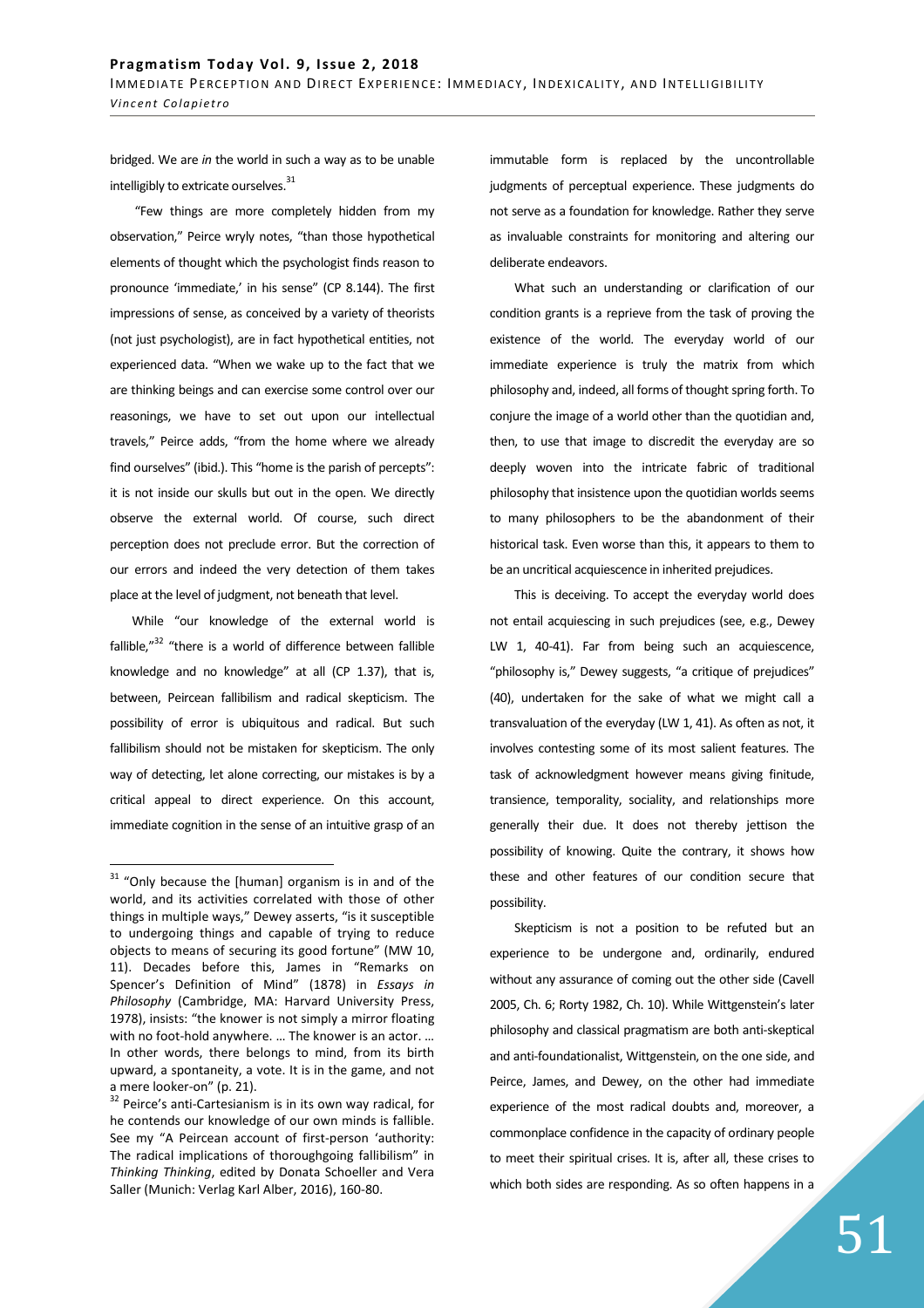therapeutic situation, the problem turns out to be its own solution in disguise. The unmasking of the problem as a solution is central to Wittgenstein and the pragmatists. Looking behind, or beyond, or beneath, the condition in which the problem arises is itself symptomatic of being held in the vise of the problem. Attending more patiently, carefully, humbly to the most salient features of the problematic condition is, in contrast, an indication that the recovery of self and world is underway. How could something as wayward and contingent as human experience provide the resources to address our mundane problems, let alone our philosophical perplexities? How could something as parochial and (again) contingent as ordinary language do so?

 Seeking resources beyond such experience or language $^{33}$  hardly points to a solution. The effort to do so only exacerbates and indeed multiples problems and perplexities. This is true because our linguistic inheritance is a bottomless source of rhetorical innovation, just as our experience is itself such a source of novelty, intended and otherwise. There are not only traditions of innovations but also the irrepressible tendencies of even the most hidebound inheritances to modify themselves in their ongoing struggle to maintain themselves.

 The appeal to immediate experience has assumed myriad forms and served various functions. Nothing could be farther from either Wittgenstein or the pragmatists than making this appeal for the sake of securing unshakable foundations for the edifice of human knowledge. But, then, nothing could be more central to their aspiration than, in the case of Wittgenstein, a circuitous and hence indirect "defense" of immediate experience or, in the case of the pragmatists, a more direct and "metaphysical" account of the everyday world. As much as anything else, both sides were convinced that such experience and this world needed to be defended against their defenders (e.g., G. E. Moore and the realists with whom James and Dewey took issue). To imagine that the everyday world needs to be proven betrays a misunderstanding of everything (most obviously, a misunderstanding of mind, world, language, and proof). In turn, to image that human experience needs to buttress itself by transcendental structures reveals a fatally flawed comprehension of our human practices, including the evolved and evolving practices of experimental inquiry. The public criteria inherent in these shared practices make of even our solitary performances (e.g., observing a bird alight on the branch of a tree) publicly corrigible endeavors. As Wittgenstein implies in *On Certainty*, observation is itself a practice.

 As Cora Diamond has noted, a realistic spirit pervades the Wittgensteinian corpus (1995, Chapter 1). For the pragmatists under consideration here, this is also true (arguably, even truer). The critical appeal to experiential reality (or "immediate" experience) is, for both sides, a defining feature of their philosophical endeavors. The form of life in which such appeals are ceaselessly made is, at once, a humanly recognizable one (Could we imagine any human form of life in which such an appeal was altogether absent?) and our historically identifiable form of human  $life.<sup>34</sup> We including appeal to others but we do so in$ circumstances in which we are ordinarily also appealing to commonly observable phenomena. Others help the individual see what stares that person in the face. $35$  What seizes the attention of the individual might be so forceful yet unexpected as to prompt that person to seek the corroboration of others. We ordinarily do not have to ask, "Do you perceive what I perceive?" since our somatic attunement to one another is so spontaneous, massive, and

 $\overline{a}$ 

 $33$  It is not my intention to imply an equivalence between the Wittgensteinian appeal to ordinary language and the pragmatist appeal to everyday experience.

<sup>&</sup>lt;sup>34</sup> This bears upon the question of whether we ought to interpret *Lebensform* trans-culturally or relativistically.

<sup>35</sup> In an interview in *The Paris Review*, James Baldwin offers this recollection: "I remember standing on a street corner with the black painter Beauford Delaney in the Village, waiting for the light to change, and he pointed down and said, Look. I looked and all I saw was water. And he said, Look again, which I did, and I saw oil on the water and the city reflected in the puddle. It was a great revelation to me. I can't explain it. He taught me how to see, and how to trust what I saw. Painters have often taught writers how to see. And once you've had that experience, you see differently" (2007 [1984], 243). See Wittgenstein, OC, #140.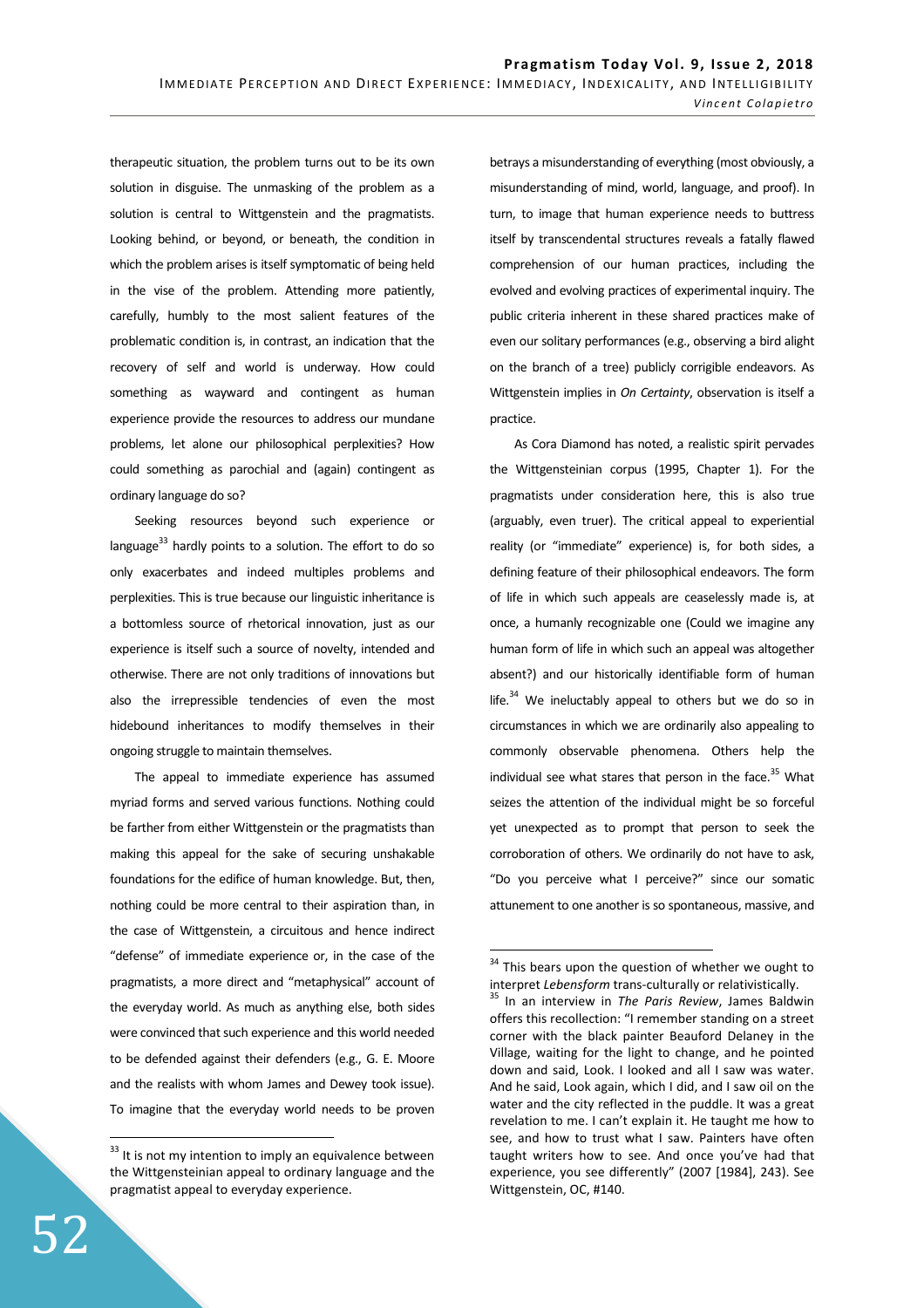yet delicate that this goes without saying. In subtle, almost imperceptible, and dramatic, often explicit, ways we *show* one another what is on our minds or what is being disclosed in our experience. A gestural conversation of a typically intimate character is taking place between human animals whenever they are in proximity of one another and, indeed, but only between such animals but also humans and other animals (see, e.g., Peirce; Mead).

 For pragmatists at least, the relationship between mind and world is in its most primordial form that between one embodied mind and other. For the infant, the mother so mediates between it and the world that she is its world (or the infant is itself the world inclusive of the mother) (Winnicott 1990, Chapter 3, especially p. 39, footnote 1; see also Margolis, Chapter 1). This is an urgently practical relationship, though it can evolve into a boundlessly theoretical stance (James, *MT*, 277-80; Dewey, MW 14, 128- 31). The other from whom one is compelled by experience to differentiate oneself is a being inscribed in the innermost recesses of the self and, at the same time, an elusive, even enigmatic, being from whom the self feels separated (Mead, Chapters 18 and 24). How can this relationship be both unseverable and attenuated to the point of being destroyed? The world of our immediate experience is however just that: a world from which we can never be absolutely exiled, $36$  yet one in which we are time and again finding ourselves "on the outs." The face of one of the most intimate of our friends without warning turns into that of a stranger.

 The scandal of skepticism primarily concerns the self in relation to others and, only secondarily, in relationship to the world without any reference to other selves. $37$  It

 $\overline{a}$ 

concerns our acknowledgment of others in their irreducible otherness. The acknowledgment in question is primarily practical: it concerns how we comport ourselves toward other concrete beings, especially sentient ones.

To recall the lesson derived from Peirce's categories, the qualitative immediacy and brute otherness of human experience need to be conjoined to an unfathomable intelligibility. Such intelligibility is secured only by means of mediation but recourse to mediation always threatens the loss of felt immediacy, irreducible otherness, or both. The recovery of a lively and orienting sense of immediacy and facticity paradoxically often relies on one or more forms of mediation, not least of all therapeutic recollections and philosophical maps charting paths to direct experience waiting to be *had* (Dewey, LW 1, 389). It is far from clear that James is right when he asserts, "The return to life [and of course he means life *in its immediacy*] can't come about by talking. It is," James insists, "an *act*" (1977, 131). Talk or discourse as itself an instance of action woven into an expanding tapestry of conjoined activities might in fact be one of the most effective ways of returning to life. The paradox of pragmatism, Jamesian and otherwise, bears eloquent testimony to the efficacy of what is in effect "talk therapy." The act of returning to the precarious yet indestructible world of immediate experience is, accordingly, the point of pragmatism, also that of Wittgenstein. If an immediate or instantaneous return were possible, we would enact it. Even when it does not seem possible, we should act as though it were.<sup>38</sup> Alas, such a return, such a marshalling of our energies, is often not possible. Much mediation, many words, are frequently needed. There is nothing silly or stupid about the confusions into which we are thrown. Our bewitchment by language and our betrayals of experience are rooted in noble aspirations *and* ignoble fears, not just such fears and

<sup>36</sup> This of course needs to be qualified. *Except for death*, it is a world from which one cannot be absolutely exiled. There is arguably a sense in which even the dead person is, for a time at least, not altogether banished.

 $37$  "But in the everyday ways in which denial [of the other] occurs in my life with the other – in a momentary irritation, or a recurrent grudge, in an unexpected rush of resentment, in a hard glance, in a dishonest attestation, in the telling of a tale, in the believing of a tale, in a fear of engulfment, in a fantasy of solitude or of self-destruction - the problem is," Stanley Cavell

contends, "to recognize myself as denying another, to understand that I carry chaos in myself. Here is the scandal of skepticism with respect to the existence of others. I am that scandal" (2005, 151).

<sup>&</sup>lt;sup>38</sup> This is what James advises in "The Energies of Men." See *Essays in Religion and Morality* (Cambridge, MA: Harvard University Press, 1982), especially, 131-32.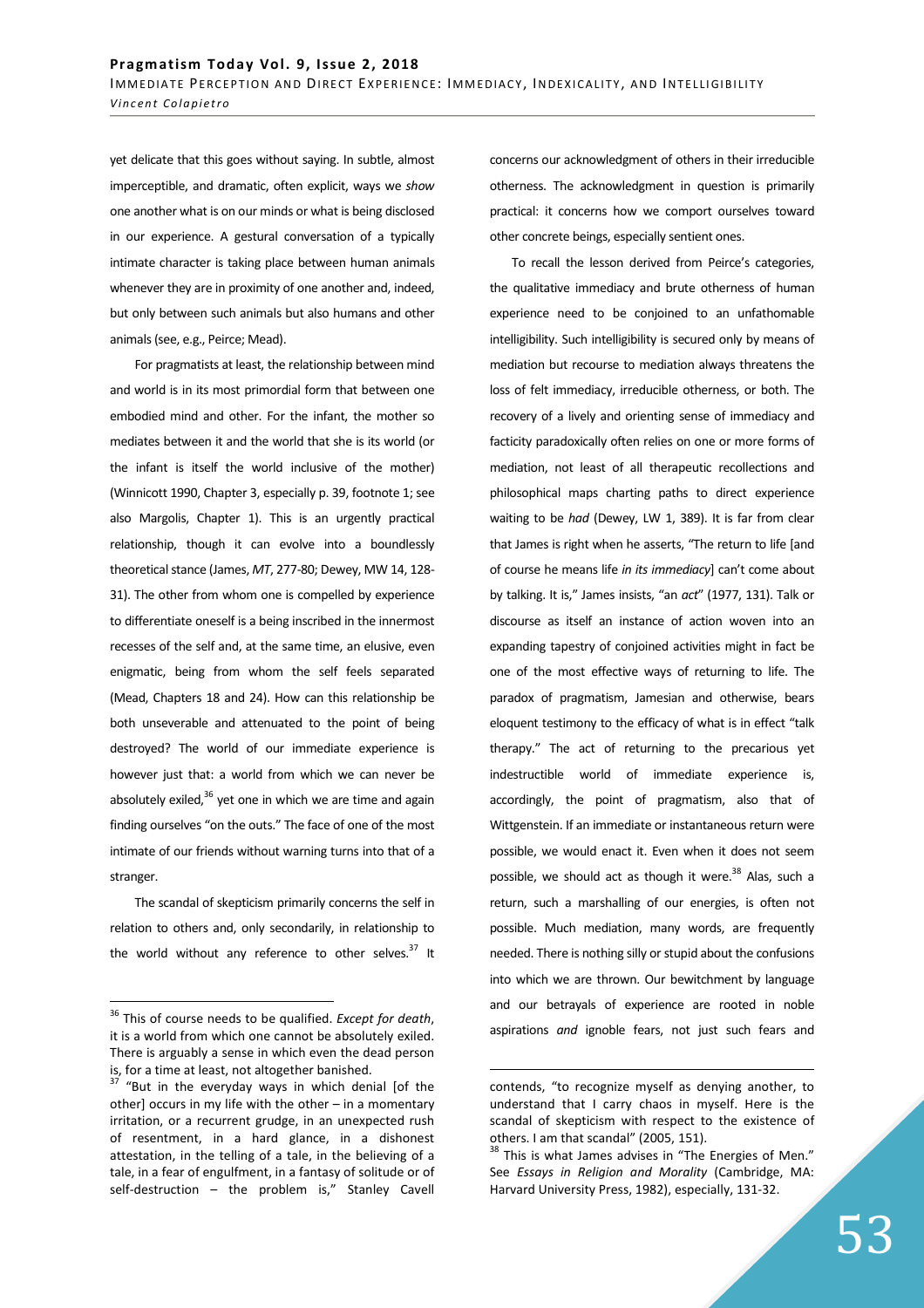$\overline{a}$ 

anxieties. While an immediate recovery of immediate experience is of course possible, a mediated return to everyday life is the requisite route for most human beings, at least for those who have succumbed to the myriad seductions of a transcendent hope (the seemingly irrepressible hope to transcend the finite world of human experience).<sup>39</sup> Wittgenstein explicitly advises us to go back to the rough ground, while the pragmatists at least tacitly do so (PI, #107; also see Scheman). There and only there, life is to be lived. There and only there, experience is to be *had*. There and only there, is any act an action, rather than the pathetic posturing of "parlor soldiers" (Emerson, 194). $^{40}$ 

"In the beginning was the deed" (OC, #402; CV, 31). But, along the way, the *word* as deed (CV, 50) is needed to recover the world as an arena of action, even simply to recollect adequately that the sense in which action stands at the origin of our world (cf. Emerson263). The recovery of immediacy tends to be circuitous rather than linear or immediate. Words as deeds in the service of deeds in other senses than words are ordinarily at the center of such recovery. "Words, words, words." There are no words without a world and, in turn, there is no world in any recognizably human sense without words and other symbols.<sup>41</sup> Words and world cannot be prised apart. Any attempt to bridge an alleged gap between language and reality (or mind and world) can only perpetrate and, indeed, exacerbate what it is designed to alleviate or eliminate. The point is to do philosophy in such a way that the scandal of having failed to prove the existence of the external world is seen for what it is<sup>42</sup> – a fool's errand. However ingenious and sophisticated are the thinkers who attempt such a proof, the proof itself is doomed not only to fail but also to prolong a futile exercise.

At this juncture, to go on doing philosophy entails, among other things, orienting ourselves toward the world in ways quite different from some of the theoretical fixations of traditional philosophy. Wittgensteinian consideration of actual usage and pragmatic clarification provide therapeutic and, thereby, emancipatory insights. For the purposes of philosophy, as various and indeed heterogeneous as they are, there is no need – to get behind or beyond or beneath immediate experience. Indeed, there is no possibility of

<sup>39</sup> "The demand for a standpoint *outside history* from which to deliver judgements of value is," Sabina Lovibond suggests, "linked with the demand for a standpoint *outside the body* from which to survey reality: for an embodied creature necessarily exists in time" (143). "The sickness which philosophy sets out to treat … has," she goes on to claim in connection with Wittgenstein, "its origins, he implies, in the incomplete acceptance of our embodied condition, and in the failure to acknowledge the significance of that condition for the reflective understanding of such topics as *meaning* and *rationality*" (206).

 $40$  This is an allusion to R. W. Emerson's "Self-Reliance": "We are parlour soldiers. We shun the rugged battle of fact, where strength is born. This passage suggests an equally famous one in an essay by William James ("Is Life Worth Living?"): "If this life be not a real fight, in which something is eternally gained for the universe by success, it is," James emphatically asserts, "no better than a game of private theatricals from which we may withdraw at will. But it feels like a real fight – as if there is something really wild in the universe which we, with all our idealities and faithfulnesses, are needed to redeem; and first of all to redeem our own hearts from atheisms and fears. For such a half-wild, half-saved universe our nature is adapted" (WB [Dover], 61).

 $41$  This is one of the points where we readily observe a convergence among distinct philosophical traditions (Wittgenstein, pragmatism, and hermeneutics). See Has-Georg Gadamer's "The Nature of Things and the Nature of Language" in *Philosophical Hermeneutics* (Berkeley: University of California Press, 1976). The position sketched in this essay is very close to those of Wittgenstein and the pragmatists.

<sup>42</sup> In his *Critique of Pure Reason*, Kant suggests: "It still remains a scandal to philosophy and to human reason in general that the existence of things outside us (from which we derive the whole material of knowledge, even for our inner sense) must be accepted merely on faith, and that if anyone thinks good to doubt their existence, we are unable to counter his doubts by any satisfactory proof" (34). "The 'scandal of philosophy' does not consist in the fact that this proof is still lacking up to now, but," Martin Heidegger counters in *Being and Time*, "*in the fact that such proofs are expected and attempted again and again*" (197). See Dewey's "The Existence of the World as a Logical Problem" (MW 8, 83-97. This essay was originally published in *Philosophical Review*, 24 (1915) and appeared in revised form in *Essays in Experimental Logic* (1916). "It is not the common-sense *world* which is doubtful … but *common sense* as a complex of beliefs about specific things and relations *in* the world. Hence never in any usual procedure of inquiry do we throw the existence of the world into doubt, nor can we do so without self-contradiction" (MW 8, 96-97).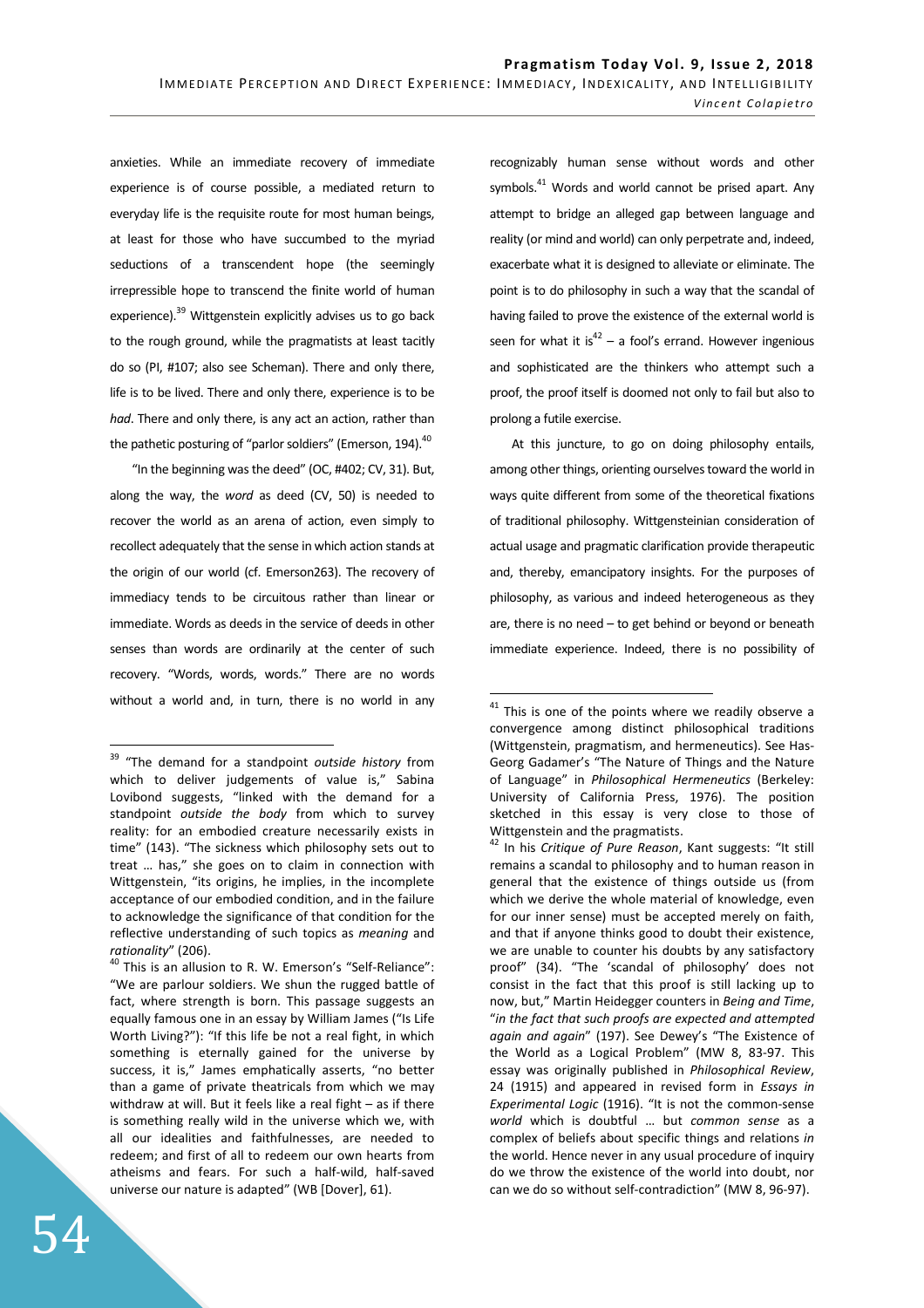doing so. At some point, our efforts to do so inevitably fall back upon the undoubted deliverances of direct experience. If in some respects, for some purposes, we can doubt aspects of these deliverances, that is only because there is a massive background of undoubted beliefs and, deeper than these beliefs, of unacknowledged investments that make specific doubts intelligible. Our games of doubting inescapably take place against this background. But the background itself cannot be doubted since it defines the conditions for the intelligibility of our doubts. For this reason, it cannot be proven. To continue to seek a ground for our certainty in the undoubted commonplaces of everyday life (i.e., to seek nothing less than a transcendent certainty) betrays either a misunderstanding of what grounds are or (more likely) a deeper malady, one connected to failures of acknowledgment. We must, "Forget this transcendent certainty, which is connected with our concept of spirit"<sup>43</sup> (OC, #47; see Scheman). And we must do so as a way toward acknowledging the undoubted certainties of everyday life, including the uncontrollable judgments forced upon us by our perceptual experience. Are there circumstances in which one or another of these certainties might be rendered dubitable? $44$  Yes, of course. Even so, perceptual experience *is* experience (and this means that during its duration we experience a series of alterations). In yet other words, such experience is attuned to distinct objects as defining features of the enveloping scenes of everyday life, not to objects in abstraction from such situations. But, then, it is as attuned to affordances as obstacles, at least as much to opportunities to go on as to obstructions.

## $43$  This sentence is slightly modified. In the original, it is: "Forget this transcendent certainty, which is connected with your concept of spirit."

 $\overline{a}$ 

### **Conclusion**

 $\overline{a}$ 

The world directly encountered in our experience, "immediately" glimpsed in our perceptions, is first and foremost an arena of action.<sup>45</sup> Our form of life is that of an ingenious animal (all too often, all too clever an animal!) having a natural history in which "commanding, questioning, recounting, charting, are as much a part … as walking, eating, drinking, playing" (PI, #25). "What has to be accepted, the given, is  $-$  so one could say  $-$  forms of life" (PI, II, p. 226). With any form of life, what is always already acknowledged in countless and irrevocable ways (if only tacitly acknowledged) is the world as an arena of action. Proofs regarding the reality of that world are, as much as the doubts to which those proofs are response, not so much idle as unintelligible. If countless philosophers and indeed others imagine otherwise, that is because they profoundly misunderstand the conditions of intelligibility. The classical pragmatists and the later Wittgenstein were devoted to clarifying these conditions and, central to their endeavor, the appeal to our practices eclipses the appeal to intuitions (Rorty 1961; Colapietro). What strikes us immediately as true … is not a kind of *seeing* on our part": it is rather "our *acting*" (OC, #204). On this account, practical fluency replaces cognitive immediacy. Even so, perceptual judgments, at least when they are taken to be the uncontrolled result of what is a rudimentary human practice, $46$  are among the starting

 $44$  "If you try to doubt everything you would not get," Wittgenstein insists, "as far as doubting anything. The game of doubting itself presupposes certainty" (OC, #115). OC, #343.

<sup>&</sup>lt;sup>45</sup> "Giving grounds, however, justifying the evidence, comes to an end; – but the end is not certain propositions' striking us as immediately true, i.e., it is not a kind of *seeing* on our part; it is our *acting*, which lies at the bottom of our language game" (OC, #204). I read this as an anti-intuitionist stance. See Rorty, "Pragmatism, Categories, and Language" in *The Philosophical Review*, 70, 2 (April 1961), 197-223; also my "Allowing Our Practices to Speak for Themselves" (2011).

<sup>46</sup> "We do not learn the *practice* [*Praxis*] of making empirical judgment by learning rules" (emphasis added); rather "we are taught *judgments* and their connexion with other judgments" (OC, #140; Colapietro 2011). To learn how to make such judgments is to be initiated into the *practice* of looking and seeing. The experience of failing to see is critical. See also Wittgenstein's *Investigation*, II, p.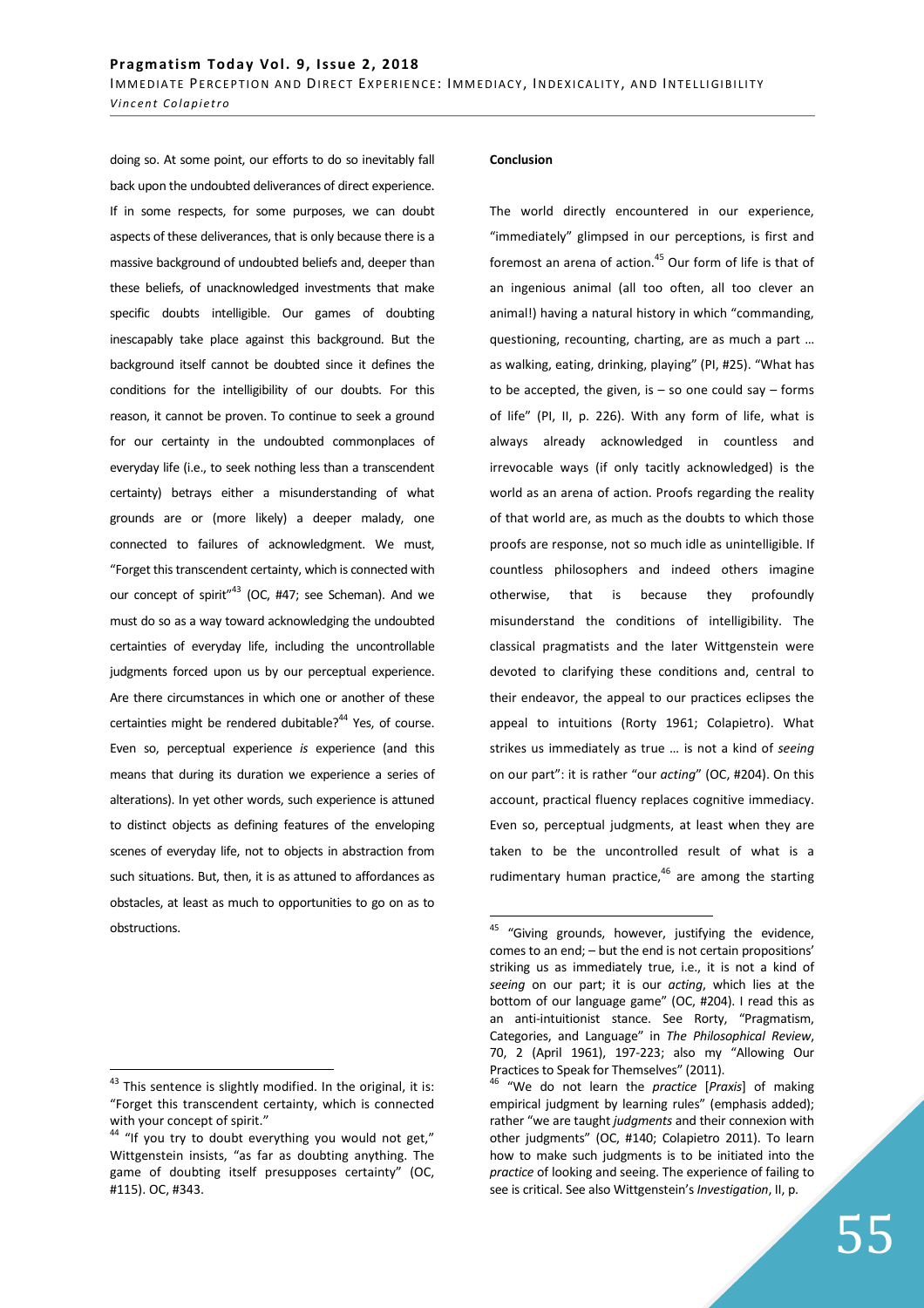points of all human endeavors. The piece of wax, stripped by Descartes of its sensory qualities and defined solely in terms of quantitative dimensions, could not be weighed, measured, or subjected to any other procedure pertaining to these dimensions, except by perception. Perception is truly primordial, even if it is fallible (see Buchler 2000). But it does not provide a foundation for the edifice for our knowledge; rather it provides not only the indispensable means for self-correction but also those for identifying the subject matter of experimental inquiry. The indexical signs by which immediate perception and direct experience are equipped to assist self-correction and, at the most basic level, to enable us to identify a subject to be investigated are, at once, a causal and a semiotic relationship. Nothing less than the everyday world is implicated in their ubiquitous force.<sup>47</sup>

It is the world from which we ineluctably set out and that to which we necessarily return, after the illusion of having severed ourselves from it. To conclude emphatically (or at least to move toward our conclusion in this manner), let us recall Peirce's claim: "we have *direct experience of things in themselves*. Nothing could be more completely false than that we can experience only our own ideas" (CP,  $6.95$ ).<sup>48</sup> We directly experience

 $48$  "One of the curiosities of orthodox empiricism is that its outstanding speculative problem is," Dewey notes, "the existence of an 'external world.' For in accordance with the notion that experience is attached to a private subject as its exclusive possession, a world like the one in which we appear to live must be 'external' to experience instead of being its subject-matter. I call it a curiosity, for if anything seems adequately grounded empirically it is the existence of a world which resists the characteristic functions of the subject of experience [i.e., the human animal], and which frustrates our hopes and intentions" (MW 10, 18). Near the end of his life, he made much the same point when he insisted: "Being and having, exercising and suffering such things as these [i.e., barriers, mountains, rivers, seas, forests, and plains], exist in the open and public. As we digest food derived from the

56

 $\overline{a}$ 

the world, though experience is itself always a process of mediation in which the possibility of error is ineliminable. Direct perception cannot be gainsaid, though anything directly perceived might, in the light of subsequent perceptions, prove itself unreliable for the attainment of some purpose. Ultimately, we have no recourse but to rely on immediate perception or direct experience. There is no inner world except what is an offshoot of the external world, no outer world except what might disclose itself to us in our "possible practical experience." The limits of intelligibility are defined by the range of our practices, but that range extends far beyond anything yet established. Within these practices, our observations and experiences are tethered to the everyday world by the ubiquitous force of indexical signs. The significance of the objects and events to which such signs so forcefully call our attention is, however, more far-reaching and deep-cutting than our most reliable theories and efficacious habits have even intimated. The world of our experience is, thus, a world at once immediately intelligible and inexhaustibly knowable (arguably, even mysterious).

In their refusal even to try proving the existence of this world, also in their insistence upon conceiving conceivability in reference to our practices (albeit, the full range of our shared practices and the *possible* consequences flowing from our fateful engagement in these shared practices), and finally in granting, in their philosophical accounts, immediate perception and direct experience the tremendous weight they have in our everyday lives, the writings of the classical pragmatist and the later Wittgenstein make this and much more manifest. Between the immediate disclosures of our

<sup>&</sup>lt;sup>47</sup> In "The Need for a Recovery of Philosophy," Dewey observes: "if anything seems adequately grounded empirically it is the existence of a world which resists the characteristic functions of the subject of experience, which goes its own way, in some respects, independently of these functions, and which frustrates our hopes and intentions" (MW 10, 18).

extra-personal world long before we study or are aware of processes occurring in our own bodily tissue, so we live in a world of objective acceptances and compulsions long before we are aware of attitudes of our own, and of the action of say the nervous system, in bringing us into effective relationship with them. The knowledge of our own attitudes and of the operation of the nervous system is no more a substitute for *the direct operation of things* than metabolic processes are a substitute for food materials" (LW 1, 381; emphasis added).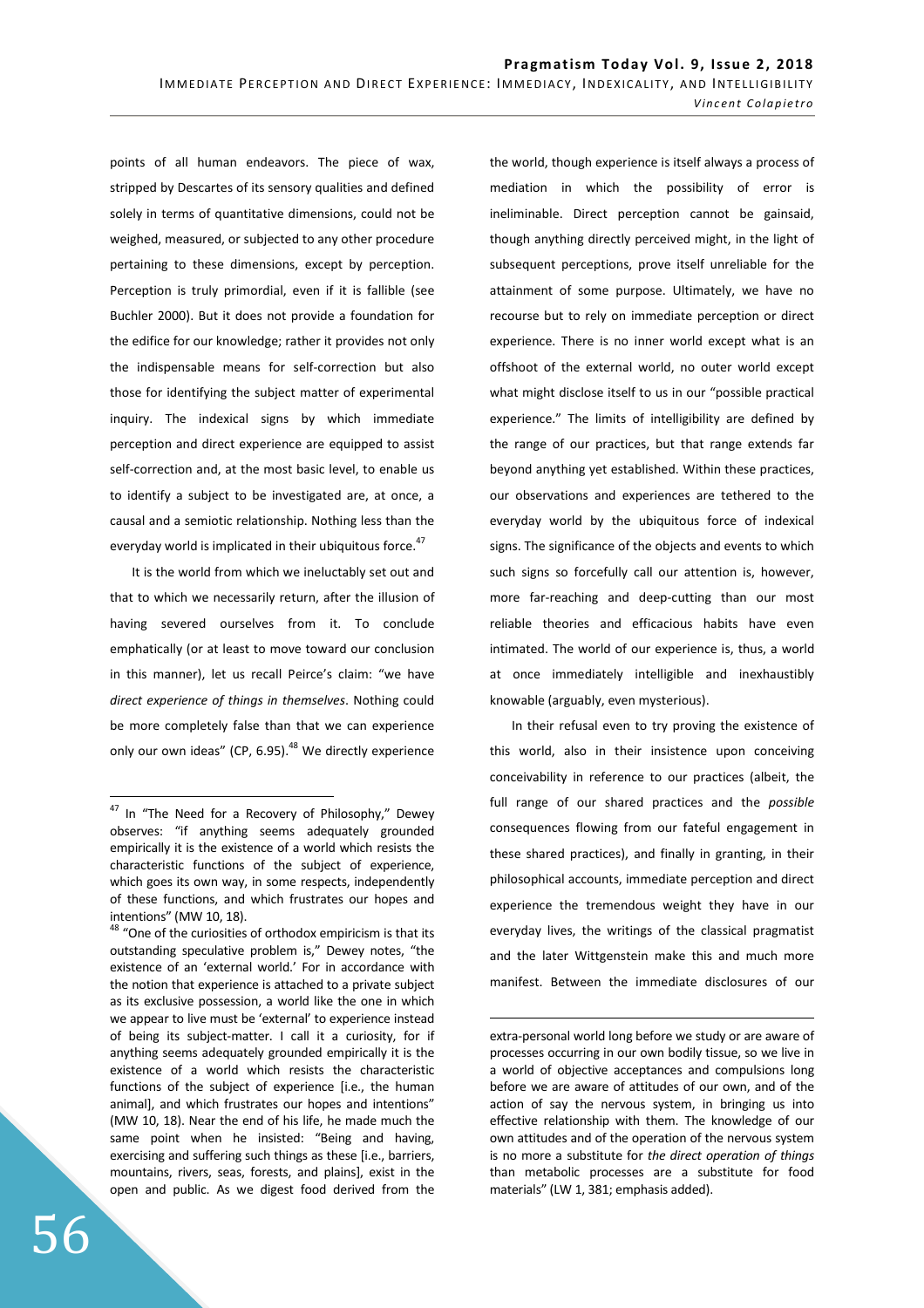direct experience and the boundless mediations resulting from the dynamic conjunction of everyday experience and philosophical imagination, our lives stretch. While these lives are tethered by indexical signs to the external world, they are emancipated from the tyranny of its brute compulsion by the power of linguistic and other symbols. $49$  Our world is one in which our transactions overwhelmingly take the form of an exchange of signs.<sup>50</sup> This does nothing to make the world a tissue of signs, though it does much to help us see $^{51}$ 

<sup>49</sup> In "The Poet," in *Ralph Waldo Emerson: Selected Essays*, edited by Larzer Ziff (NY: Penguin, 1982), Emerson calls our attention to the power of symbols to facilitate this result: "The use of symbols has a certain power of emancipation and exhilaration for all men. We seem to be touched by a wand which makes us dance and run about happily, like children. We are like persons who come out of a cave or cellar into the open air" (276). Language is anything but a prison-house, even if certain pictures, having their roots in language, can hold us captive (Wittgenstein, *Philosophical Investigations*, #). Any prisonhouse in which we are sequestered can, in principle, be identified as such because of our linguistic resources and, beyond this, is one from which we might be able to escape only because of these resources.

 $\overline{a}$ 

 $50$  "Signs, the only things with which a human being can, without derogation, consent to have any transaction, being a sign himself, are," Peirce insists, "triadic" (6.344). While our experience is always to some extent a play of forces, it is more than this: it is a drama in which that play provides opportunities for discovering the most intricate networks of intelligible relationships. See Wittgenstein's *Blue Book* (1958), 6-8. "If we say that thinking is," Wittgenstein notes, "essentially operating with signs, the first question you might ask is: 'What are signs?' – Instead of giving any general kind of answer to this question, I propose to you to look closely at particular cases" (1958, 16). Even so, there are at least implicit generalizations derived from his painstaking attention to particular cases, just as Peirce's "broad generalizations" (2.14) are derived from attention to particulars. The would have (to say the least) severe reservations about a general theory of signs, while the latter would have little sympathy with the claim that the philosopher should avoid from putting forth theses.

<sup>51</sup> In his *Investigations*, Wittgenstein objects to himself by saying, "You have a new conception [of a familiar object] and interpret it as seeing a new object." "What you have primarily discovered is," he continues, "a new way of looking at things" (#401). He appears, here and elsewhere, to be disparaging his own pretense to have accomplished anything notable. But, in truth, he has hit upon a novel way of seeing familiar things. In a very different context, animated by largely divergent motives, James announces how immediately and intimately, yet elusively significant is our everyday world.

### **References**

- Baldwin, James. 2007 [1984]. "The Art of Fiction" [An Interview conducted by Jordan Elgrably]. *The Paris Review Interviews*, edited by Philip Gourevitch, volume II (NY: Picador), 237-71.
- Bernstein, Richard J. 1971. *Praxis and Action*. Philadelphia: University of Pennsylvania Press. \_\_\_\_\_\_. 2010. *The Pragmatic Turn*. Malden, MA: Press.
- Boncompagni, Anna. 2016. "'I'll show you a thing we humans do.' Facts of life in Wittgenstein and Peirce." *Paradigma: Rivista di critica filosofica*, n. 3, 51-65.
- Buchler, Justus. 1979. *Toward a General Theory of Human Judgment*. NY: Dover Publications. \_\_\_\_\_\_. 2000 [1939]. *Charles Peirce's Empiricism*. London: Routledge.
- Cavell, Stanley. 2005. *Philosophy the Day After Tomorrow*. Cambridge, MA: Belknap Press of Harvard University Press.
- Colapietro, Vincent. 2011. "Allowing our practices to speak for themselves: Wittgenstein, Peirce, and their intersecting lineages" in *New Perspectives on Pragmatism and Analytic Philosophy*, edited by Rosa Calcaterra (Amsterdam: Editions Rodopi), 1-20.
- 2014. The ineffable, the individual, and the intelligible. In *Peirce and Biosemiotics: A Guess at the Riddle of Life*, edited by Vinicius Romanini and Eliseo Fernandez (Dordrecht: Springer), 127- 50.

 $\overline{a}$ in *The Meaning of Truth*: "The whole originality of pragmatism, the whole point in it is its use of the concrete way of seeing. It begins with concreteness, and returns and ends with it" (pp. 281-82). For the most part in quite different ways, Wittgenstein and the pragmatists champion a "concrete way of seeing" familiar things. To some extent their motives overlap, since both sides are preoccupied with the experiential (not simply the intellectual) recovery of the everyway world. The "craving for generality" (Wittgenstein 1958, 17) – more pointedly identified, "the contemptuous attitude toward the particular case" (18) – prompts too quickly and strongly to ride roughshod over particulars. Thus, both sides exemplify a cherishing concern for irreducible particularity, without abandoning the abiding need for broad generalizations (though Wittgenstein is, to a greater degree, wary of such generalizations than the pragmatists). "Broad generalization is," Peirce affirms, "glorious when it is the inevitable outpressed juice of painfully matured details of knowledge; but when it is not that, it is a crude spirit inciting only boils between [sic.' a hundred little dogmas. … It is the usual fruit of sloth" (2.14).